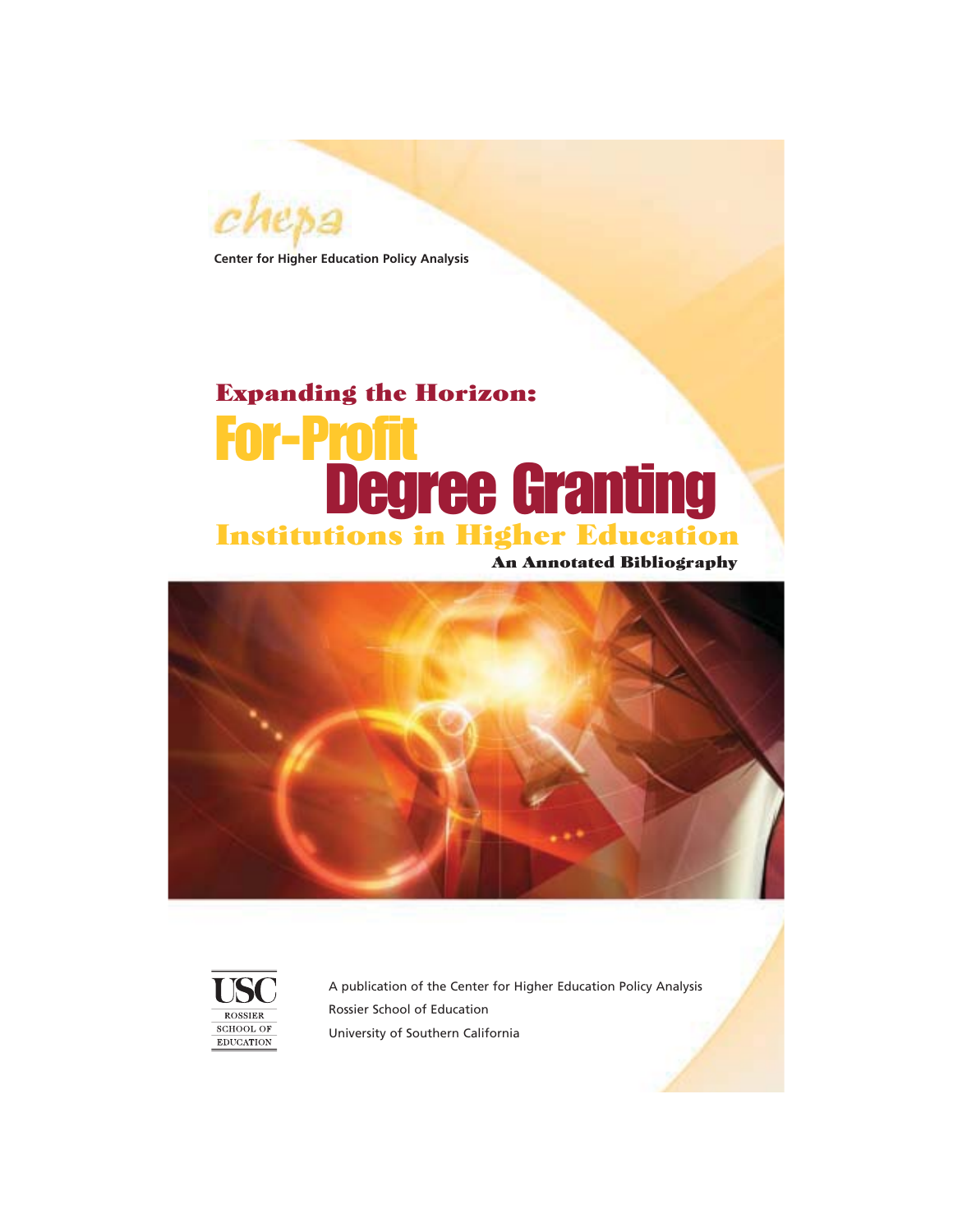

**Center for Higher Education Policy Analysis** Copyright 2003

We encourage readers to reproduce and disseminate this document with permission. The document is also available in PDF format on the CHEPA web site at: **http://www.usc.edu/dept/chepa**.

If you would like to be placed on our mailing list, send us an email at:

**chepa@usc.edu**.

#### CHEPA

University of Southern California Rossier School of Education Center for Higher Education Policy Analysis, WPH 701 Los Angeles, CA 90089-0031 Tel: (213) 740-7218 / Fax: (213) 740-3889 chepa@usc.edu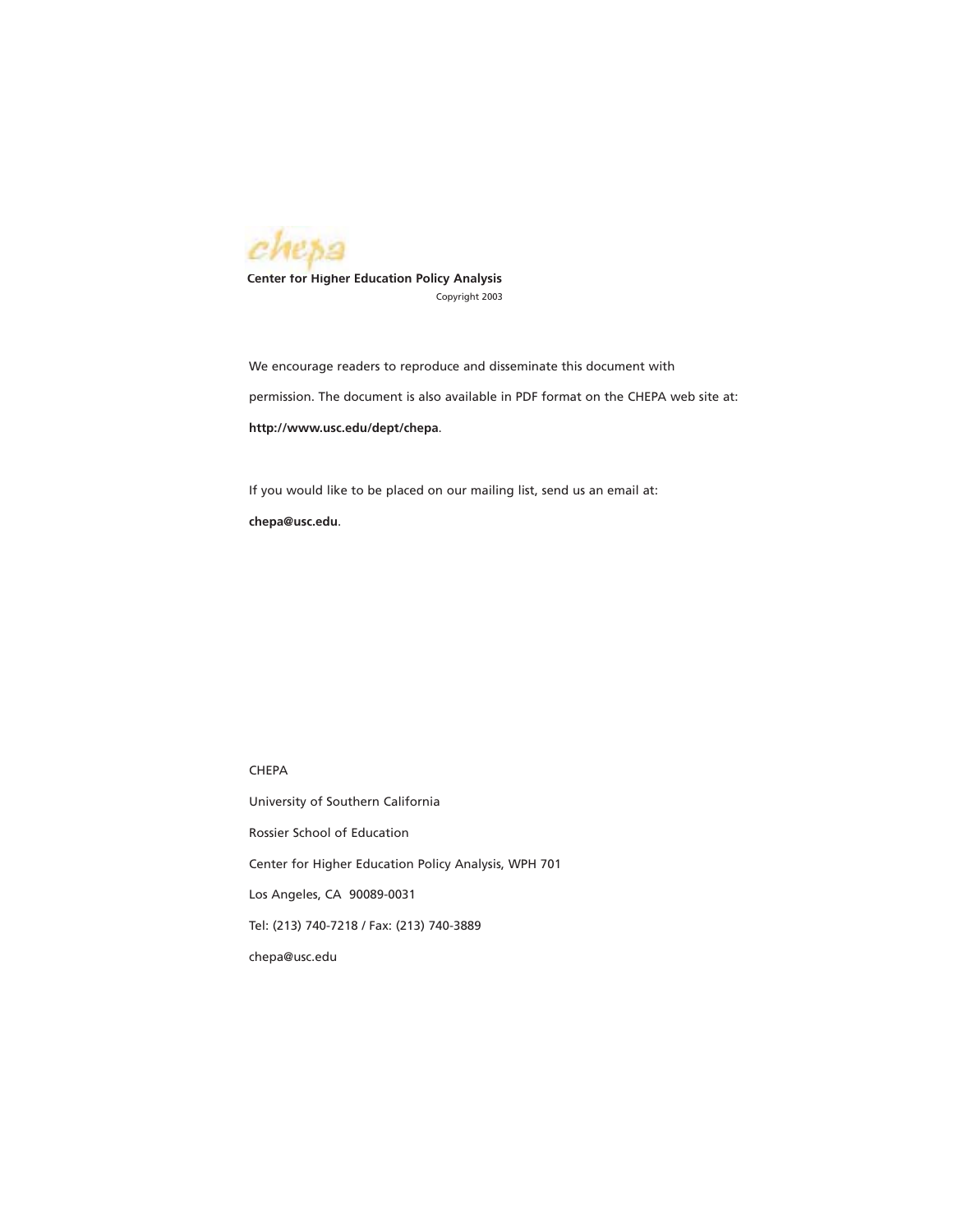# r-Pro Degree Granting Expanding the Horizon: Institutions in Higher Education

### An Annotated Bibliography

Vicente M. Lechuga

William G. Tierney

Guilbert C. Hentschke

A publication of the Center for Higher Education Policy Analysis Rossier School of Education University of Southern California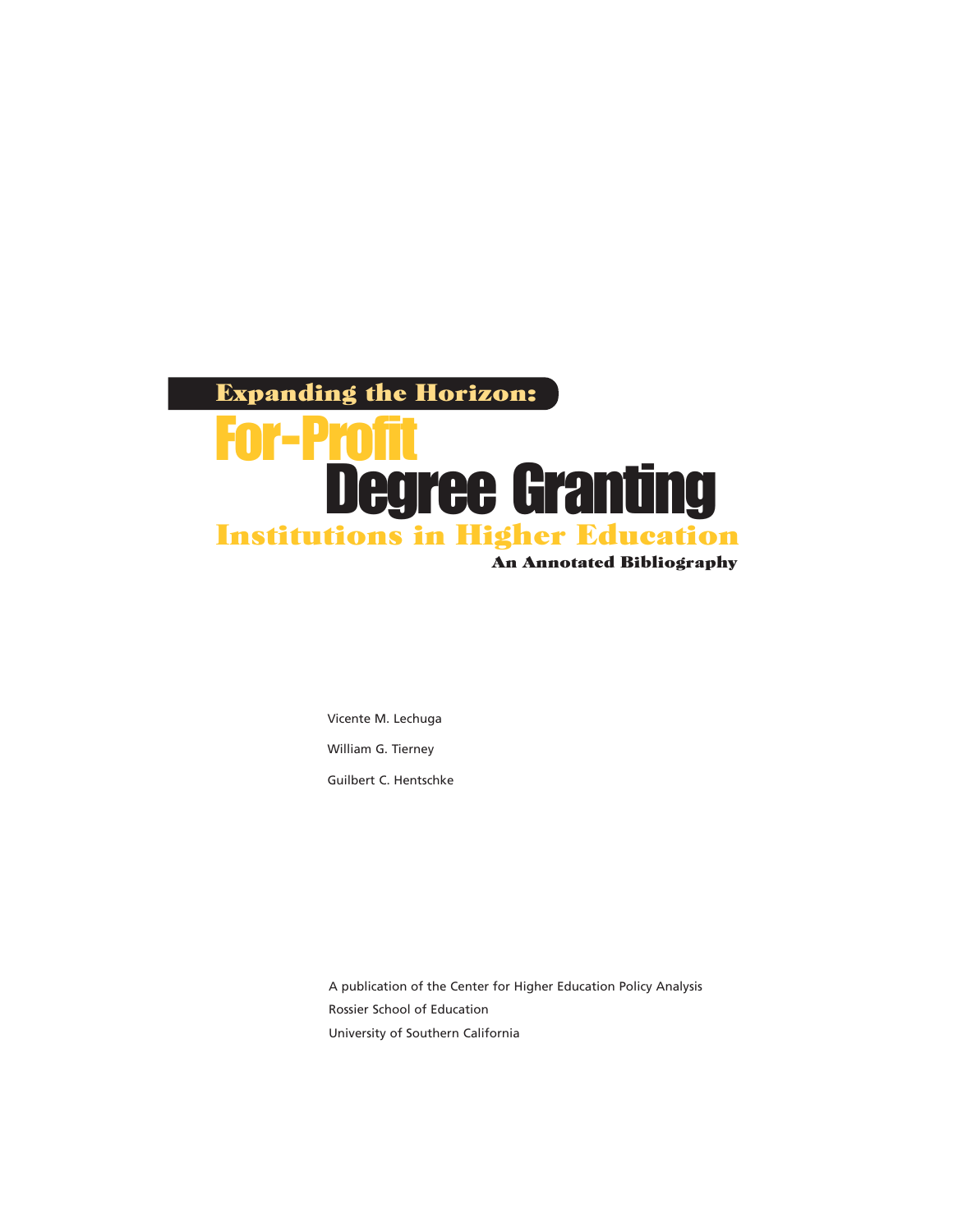### **Introduction**

Introduc<mark>tifit Od</mark>

*I* n recent years, higher education has witnessed the entry of a new breed of postsecondary education providers. These institutions have reshaped the traditional views of the function and purpose of higher education. For-profit education institutions provide a small but rapidly growing segment of the student population with the knowledge and skills required to compete in the current job market. As new technologies continue to emerge, education is increasingly important to employees seeking to upgrade their skills and to employers pursuing individuals who posses the necessary experience and education to help their organizations succeed. Given the increasing monetary returns associated with additional schooling, education is no longer an option individuals exercise at a particular point in life. It is an ongoing, life-long process necessary to remain viable in a competitive job market. Access to lifelong learning is a critical component of success to a growing population of citizens.

For-profit, postsecondary education providers encompass a wide range of organizations. Corporate universities, such as Motorola University, Disney University, and University of Toyota provide corporate training and professional development opportunities to their employees; i.e., education is an auxiliary, not a core mission, of these organizations. Vocational and trade schools offer certificates and diplomas in diverse fields ranging from secretarial training to plumbing. We will consider these types of institutions in subsequent publications. This bibliography contains entries that focus specifically on for-profit, degree-granting educational institutions within the United States. These institutions offer Associate, Baccalaureate, Master and/or Doctoral training, many in addition to certificates and diplomas. National and/or regional accrediting agencies accredit many of these institutions; the majority of them offer courses online and in person.

The bibliography that follows provides insight into many of the issues that challenge the future of our higher education system. It is based on a systematic review of the generally available literature conducted in early 2003. The literature search covered the years 1996-2003, from the recent emergence of the for-profit, degree-granting institutions to the present. The project used the following research databases to retrieve information: ArticleFirst, Chronicle of Higher

i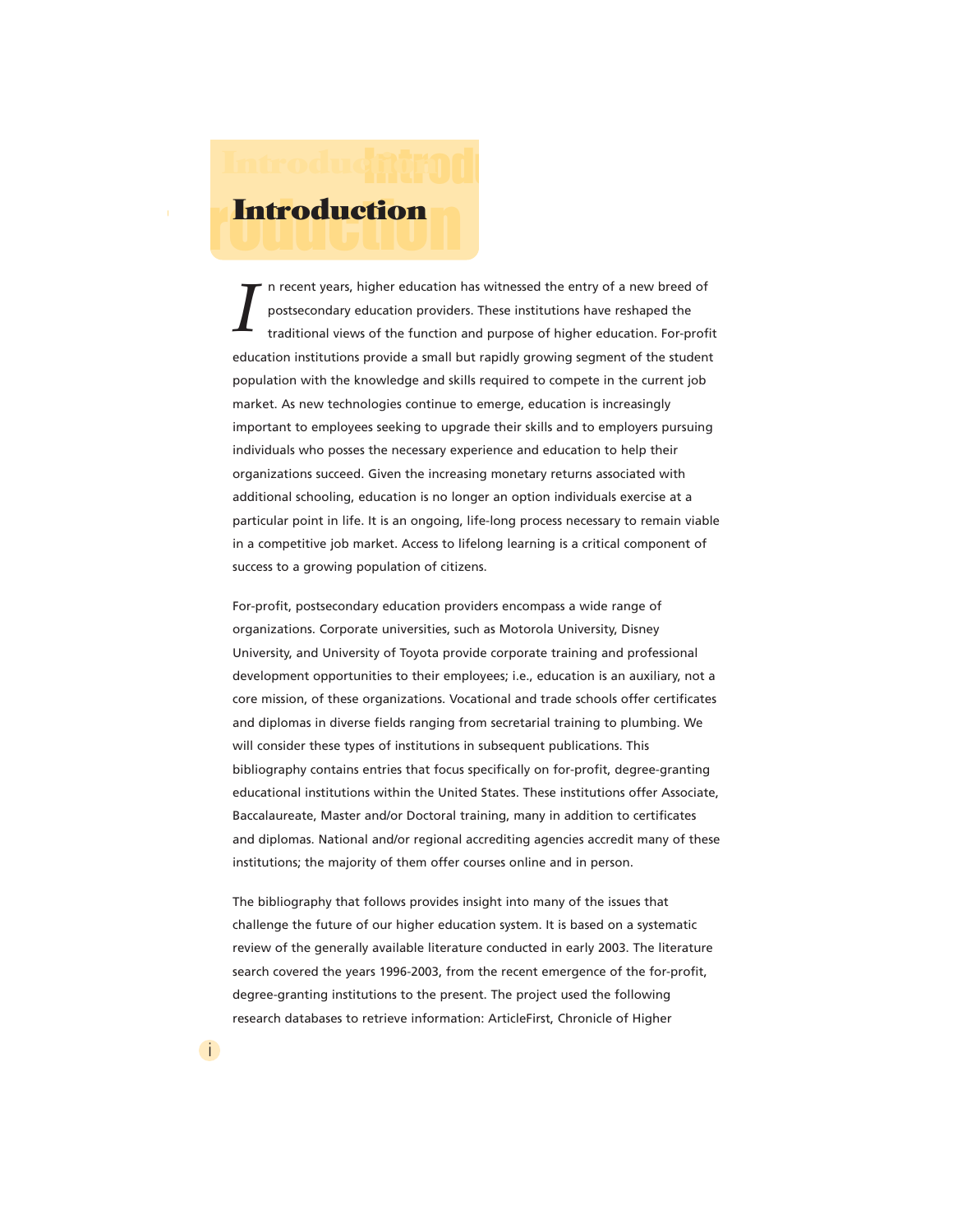Education Back Issue Archives, Dissertation Abstracts International, ERIC (via FirstSearch), Google, Lexis-Nexis Academic Universe, ProQuest, Wilson Select (via FirstSearch), Wilson-Select Plus (via FirstSearch), and WorldCat. The search employed the following terms: "for-profit" or "for profit" or "proprietary," followed by the following suffixes, "higher education" or "university" or "college" or "education" in separate searches.

This bibliography does not include literature which is generated by proprietary organizations that typically produce studies and reports on for-profit business across some or all industries, e.g., Moringstar.com and Eduventures.com. Nor does it include publicly available reports required by for-profit universities that are publicly traded, e.g., the annual reports (form 10K) filed with the U.S. Securities and Exchange Commission. Short news articles on individual for-profit universities that run in the financially oriented print media such as the *Wall Street Journal* are also excluded. Those sources focus largely on financial transactions and short-run financial performance of individual institutions. We also have saved a discussion about for-profit higher education outside the United States for another time.

General findings from the review of literature indicate that a lack of research in the area of for-profit higher education exists, accounting for the limited number of research-based articles in the area. While academics have authored a number of articles, journalists and individuals associated with for-profit education institutions contributed much of the literature. Many of the citations are based on anecdotal evidence. However, a small number of entries base their reports on quantitative and qualitative research methods, including survey analysis, interviews, and analysis of data sets from the Integrated Postsecondary Educational Data System. A number of annotations focus only on the larger for-profit institutions such as the University of Phoenix and DeVry University. Although conflicting points of view exist about the impact for-profit institutions will have on traditional non-profit colleges and universities, most authors agree that these institutions will occupy a permanent place in the landscape of higher education.

ii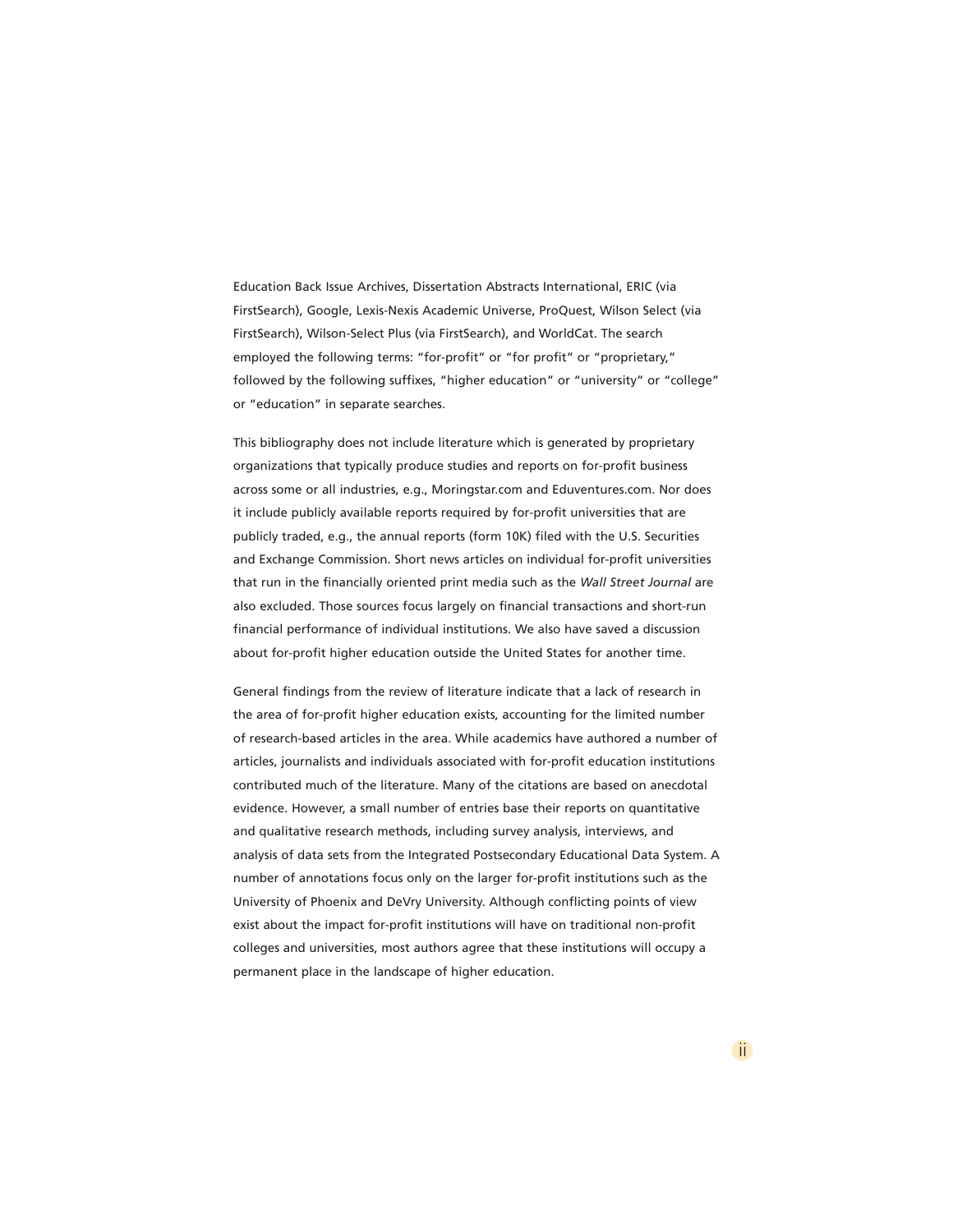The articles in this review are arranged alphabetically by author or issuing agency. Dissertations are listed separately, at the end of the bibliography. Each entry contains a bibliographic reference conforming to the Publication Manual of the American Psychological Association. Summaries of each entry, along with major findings or assertions, follow each bibliographic reference.

This monograph has been made possible through a generous grant from the Atlantic Philanthropies, as part of a research study conducted by the Center for Higher Education Policy Analysis (CHEPA) at the University of Southern California. The project, *Challenges for Shared Governance*, is a three-year undertaking that will analyze and recommend ways to improve shared governance in four-year colleges and universities.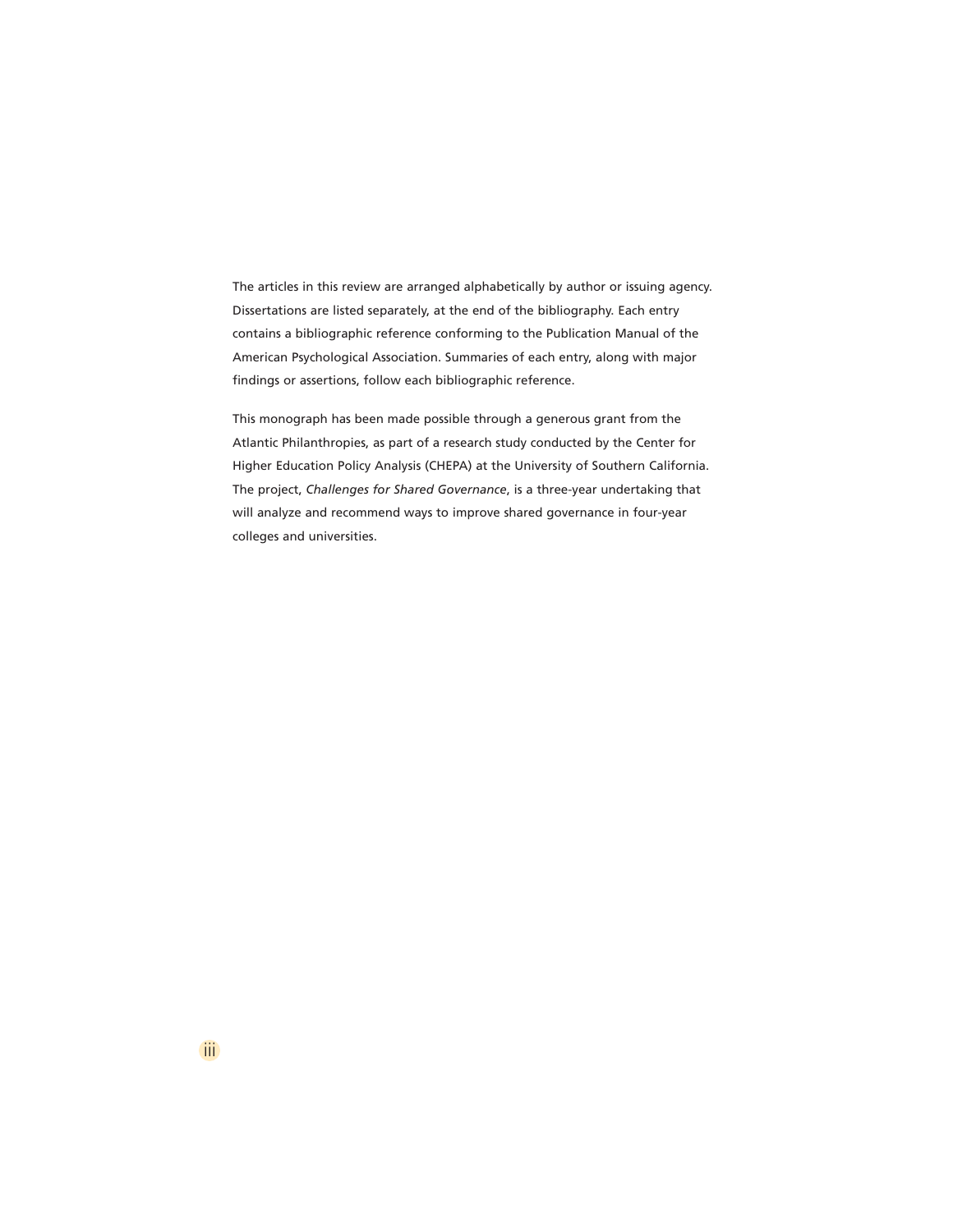

#### **Anonymous. (2001, November/December). The contours of for-profit higher education.** *Change, 33* **(6), 47-50.**

As state appropriations to higher education decrease along with an erosion of public trust for colleges and universities, for-profit institutions pose an increased threat to traditional non-profit entities, especially public four-year institutions. Researchers from Stanford University and Columbia University's Community College Research Center conducted a study of for-profit higher education institutions. Researchers analyzed data from the Integrated Postsecondary Educational Data System (IPEDS) for the years 1992 through 1997. Data show that for-profit institutions do not pose a threat to public two-year colleges, in part because a large portion of two-year, for-profit institutions are not regionally accredited. However, for-profit universities have a greater potential to penetrate the higher education market by focusing their competitive attention on four-year public institutions. In 1997, more than 60% of four-year, for-profit institutions were regionally accredited, and their total enrollment share increased by one percentage point in only five years. Yet four-year, for-profit institutions produced only a small number of bachelor's degrees—less than 1%. For now, the threat of for-profit institutions in the four-year non-profit sector is minimal. At the same time, however, for-profits are in the unique position of being able to offer both associate and bachelor's degrees. Unlike the four-year private/non-profit and public institutions, four-year for-profit universities award a similar number of baccalaureate and associate degrees, 12,000 and 13,000 respectively for 1997. The author closes by summarizing the data and poses questions about whether or not community colleges should begin offering a bachelor's degree.

#### **Blumenstyk, G. (2000, December 8). How for-profit institutions chase community college students.** *The Chronicle of Higher Education,* **p. A30.**

Community colleges are recruiting grounds for many for-profit institutions. The University of Phoenix, for example, has a branch located on the campus of a community college. Articulation agreements with that community college allow students to transfer credits earned from some technologically oriented associate degree programs toward a bachelor's degree program at the University of Phoenix.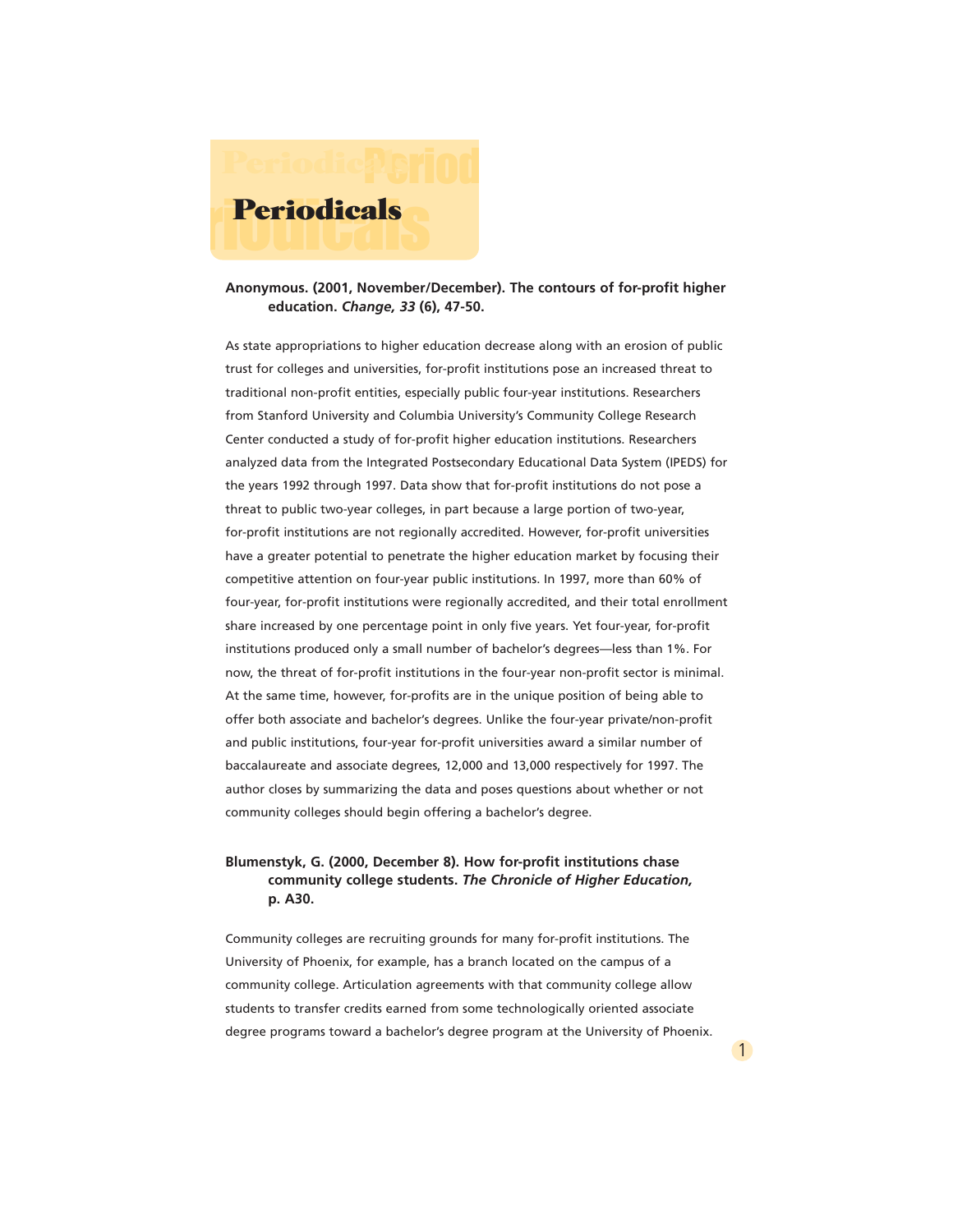DeVry University has had articulation agreements in place with a number of community colleges since 1995. These types of agreements are helpful to the for-profit institutions and the community colleges. Many traditional non-profit universities have unclear transfer policies and articulation agreements, making it difficult for students to transfer credits from community colleges. For-profit institutions are taking advantage of this by creating partnerships with community colleges that allow students to easily flow from their A.A. programs into a bachelor's program at a for-profit institution. For-profit universities are a sensible alternative for these students; unlike many traditional universities, for-profit institutions offer flexible schedules, allowing the non-traditional student to enroll in a bachelor's program without having to sacrifice work or other obligations. The author explains that for many four-year, non-profit institutions, these efforts by the for-profits do not pose a considerable threat. Yet, articulation agreements between for-profit and nonprofit institutions may be well received by some state legislators who would like to see an increase in transfer rates between the two-year and four-year institutions. Although skeptics remain, a number of the community colleges profiled in the article have seen benefits from such partnerships.

#### **Breneman, D., Pusser, B., & Turner, S. (2000).** *The contemporary provision of for-profit higher education: Mapping the competitive market.* **Unpublished manuscript, University of Virginia.**

Using data from the Integrated Postsecondary Educational Data Systems (IPEDS), this report offers detailed information regarding the social and economic factors that have contributed to the resurgence of for-profit postsecondary institutions. The first section of the paper provides a historical context of the for-profit higher education market. Proprietary education dates back to the late 19th century, providing instruction in areas of teaching, medicine, and law that allowed individuals to progress into professional careers. The comprehensive research university formed in the 20th century with a focus on undergraduate education, graduate training, and research activities. Public funding for higher education accompanied the development of the comprehensive institutions. The Higher Education Act of 1972 offered incentives for for-profit institutions to emerge; the advent of new technologies along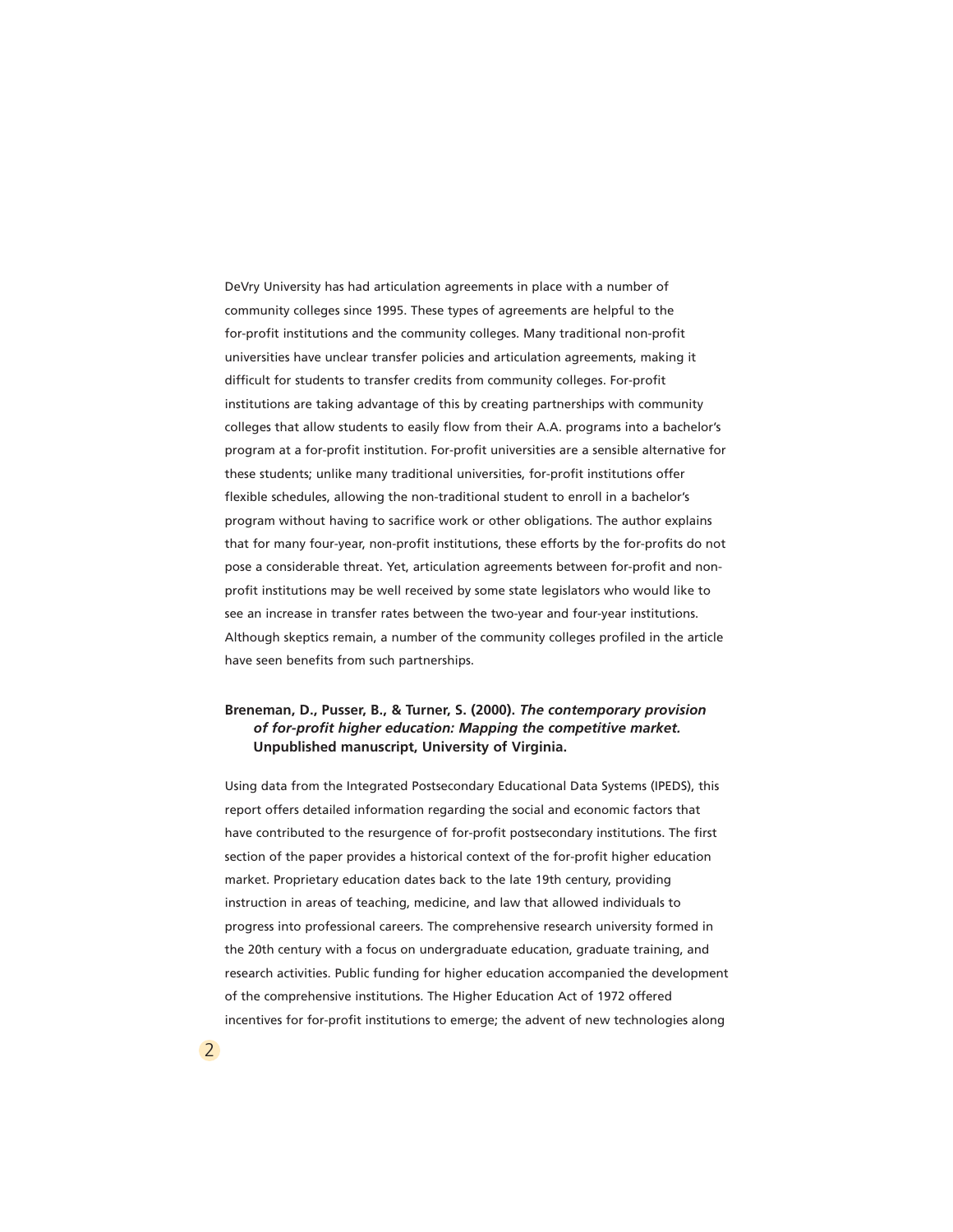with public demand for higher education encouraged a resurgence of for-profit institutions. In the second section, the authors provide demographic information regarding for-profit, postsecondary institutions. The authors reveal that there are nearly as many for-profit institutions as there are non-profit institutions. However, the report indicates that the majority of for-profit institutions (77.5%) offer programs lasting no longer than two years, which culminate in certificates rather than degrees. Four-year, for-profit degree-granting institutions account for about 7% of all four-year postsecondary institutions. Section three discusses economic factors that account for the rapid expansion of the for-profit education market. On the supply side, access to capital from investors, lower cost per student, and economies of scale enable for-profits to capture a share of the higher education market from traditional non-profit institutions. Accreditation poses a major barrier to for-profit marketability. Without institutional accreditation, enrolled students are not eligible to apply for federal financial aid under Title IV. On the demand side, for-profits have taken advantage of the high demand for training that older, non-traditional students seek. The future growth of for-profit institutions may depend on whether or not students and employers view a for-profit education as a viable substitute for that of a traditional non-profit university. A major issue among academics concerns the risk that higher education will become more of a private, rather than a public, good.

#### **Cook, R., & Fennell, M. (2001). Capital gains: Surviving in an increasingly for-profit-world.** *The Presidency, 4***(1), 28-33.**

While for-profit institutions continue to enter the education market, a number of traditional non-profit institutions struggle to remain viable as their enrollments drop. The authors argue that non-profit higher education institutions lose their share of students to for-profit colleges because they are ill-prepared to deal with the changes taking place in the higher education market, changes such as new technology and student demographics. For-profit colleges are managed as businesses, where presidents are aware of program costs and concern themselves with the bottom line. This article provides non-profit institutions with strategies used by the for-profit education sector, including establishing a professional cost accounting system to assess whether or not course offerings are financially viable, the use of zero-based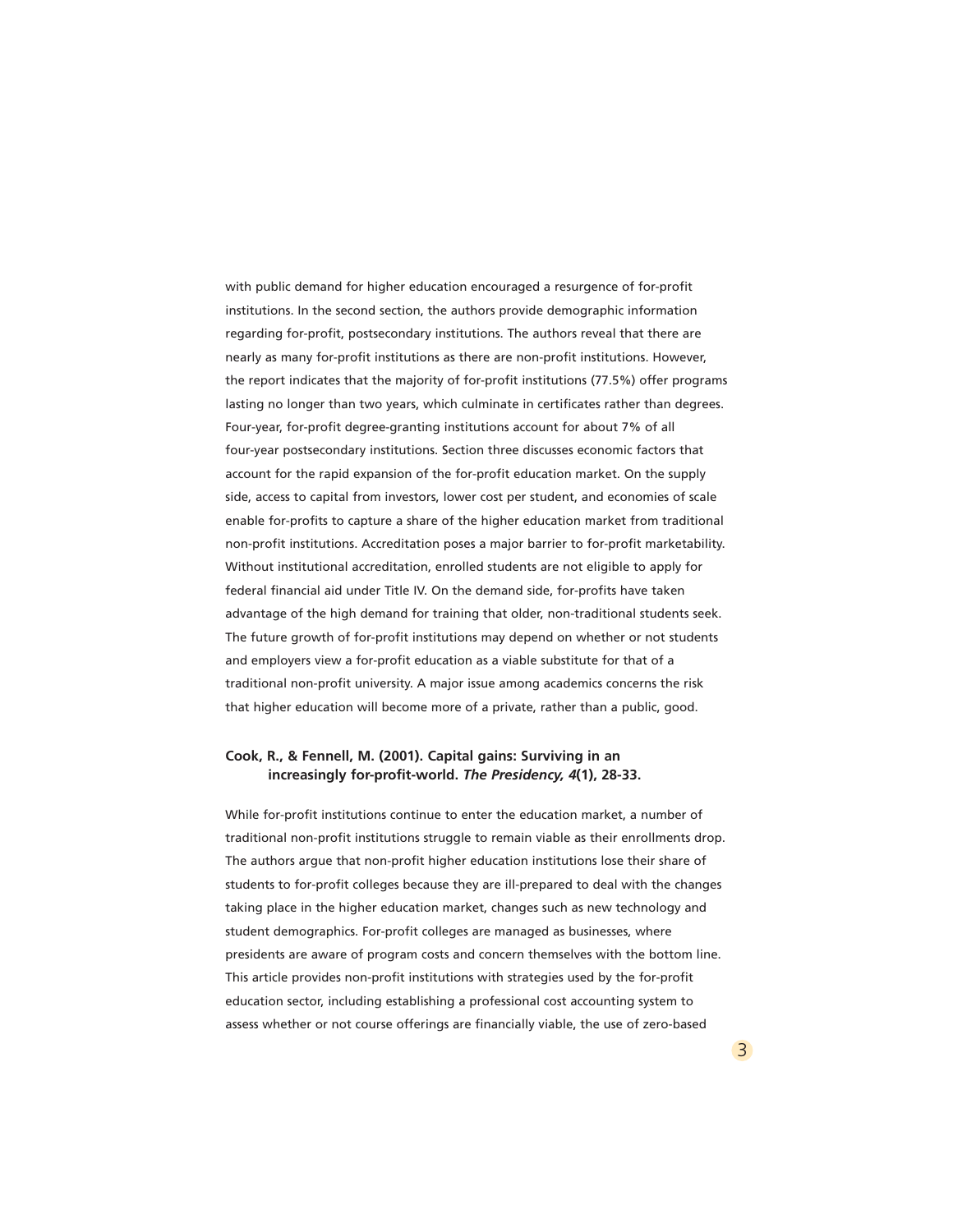budgeting when planning new programs, and differentiation of marketing techniques used to recruit students at different levels of education.

#### **Education Commission of the States. (2001, July).** *Meeting the needs and making profits: The rise of the for-profit degree-granting institutions* **(Report No. FP-01-01W). Denver, CO: Kathleen F. Kelly.**

The rapid growth of the for-profit higher education sector attracts interest from those in business and higher education. Many individuals in academe criticize for-profit motives as not being compatible with the academic values of non-profit institutions. Traditional institutions contend their focus is on furnishing students with critical and analytical abilities, rather than teaching job-training skills. The Education Commission of the States (ECS), supported by a grant from the Sloan Foundation, undertook a three-year study to examine for-profit institutions from the viewpoints of owners and managers, faculty members, and students. Their report is based on extensive interviews, conducted from 1999 to 2000, with more than 80 individuals on 13 campuses and central offices of five corporate institutions. The report divides for-profit institutions into three types: the enterprise colleges, which consist of small, local institutions; the super systems, which enroll thousands of students on numerous campuses located throughout the country; and Internet-based institutions that use technology to deliver their educational programs. According to several leaders of forprofit universities, four characteristics distinguish for-profits from traditional nonprofit institutions: career orientation, customer focus, hands-on learning approaches, and convenience. Other findings include data indicating that for-profit institutions' share of the two-year and four-year education market has grown substantially over the past decade. In addition, a number of faculty expressed satisfaction with their positions as part-time instructors. Faculty with experience at traditional non-profit institutions expressed satisfaction having chosen to teach at a for-profit university because of the focus on teaching over the demands of research and publication. For students, the main reason they chose to attend a for-profit was that it met their needs. Many attended traditional institutions and failed, but the career oriented, hands-on learning provided them with the incentive to complete a program of study.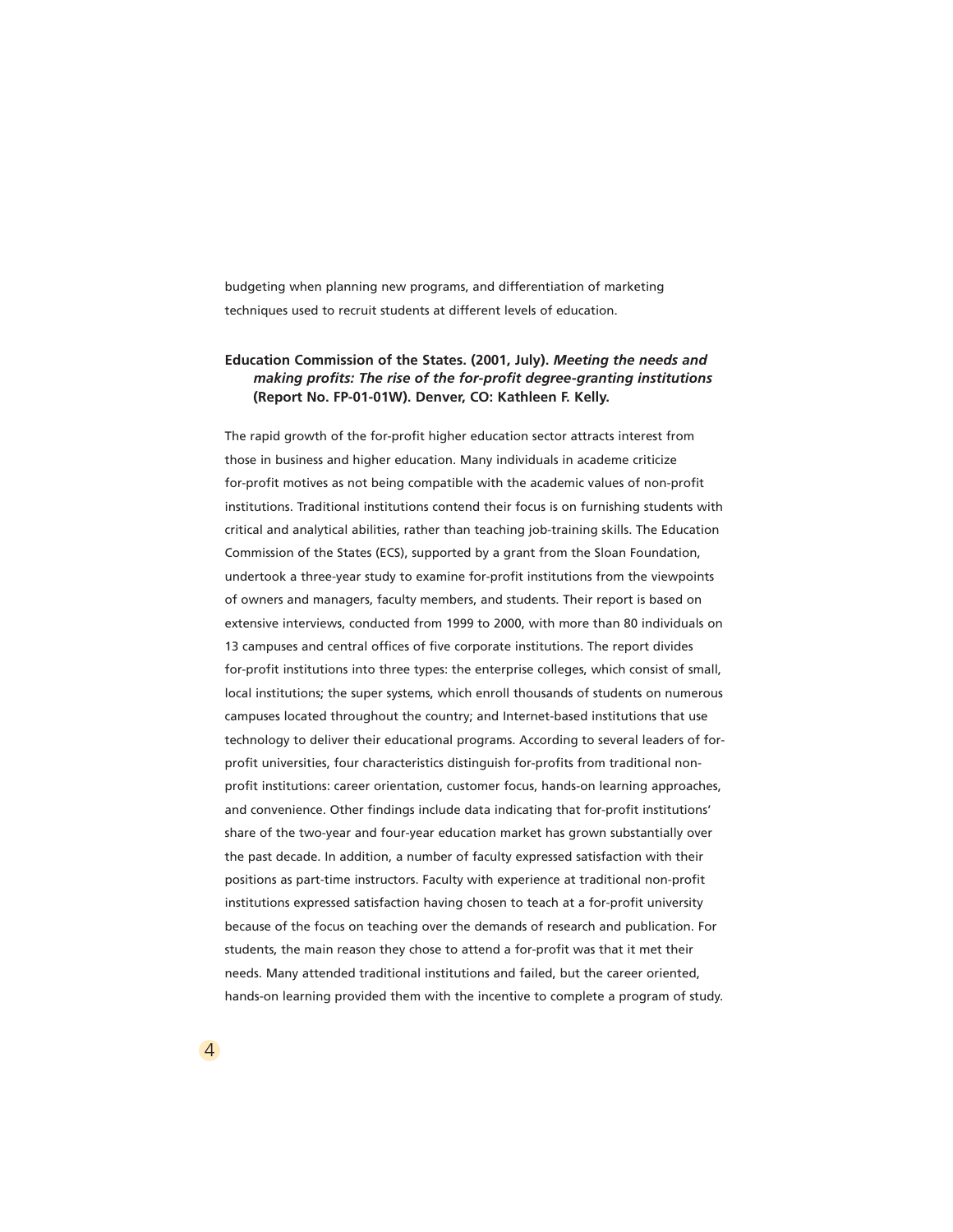#### **Education Commission of the States. (2000, March).** *Survey analysis: State statutes and regulations governing the operation of degree-granting for-profit institutions of higher education* **(Report No. PS-00-02). Denver, CO: Tunde Brimah.**

The rapid growth of for-profit higher education institutions prompted the Education Commission of the States (ECS) to undertake a study regarding the manner in which state agencies regulate proprietary/for-profit educational institutions. ECS surveyed eleven states with large for-profit education sectors, including New York, California, and Florida to determine whether public agencies responsible for consumer protection and oversight regulate such entities. Results from the survey show that states have no specific definition distinguishing for-profit from non-profit institutions. In addition, for-profit universities look less like proprietary schools and more like public and private non-profit institutions. Adult students and employers also reported that there is no difference between the types of education received at for-profit universities compared to non-profit institutions.

#### **Education Commission of the States. (2000, January).** *Report from the regions: Accreditors' perceptions of the role and impact of for-profit institutions in higher education* **(Report No. PS-00-01W). Denver, CO: Peter Ewell & Paula Schild.**

For-profit universities serve a particular student population interested in specialized training for technical and professional careers and therefore do not pose a significant threat to the existence of traditional non-profit institutions. Perceptions of for-profit institutions from those in academe are less than flattering, even though a number of for-profits are regionally accredited by the same bodies that accredited traditional non-profit institutions. The Education Commission of the States (ECS), under the auspices of the Sloan Foundation's project on for-profit providers, asked the National Center for Higher Education Management Systems (NCHEMS) to conduct a study of seven regional accrediting agencies and their perceptions of the role and impact of for-profit institutions. The study, along with its findings, is outlined in detail. Among the findings, the study revealed that the overall approach for accrediting proprietary institutions is no different than the approach used to accredit non-profit institutions. Most accrediting agencies do not have separate standards for for-profit institutions,  $\frac{5}{5}$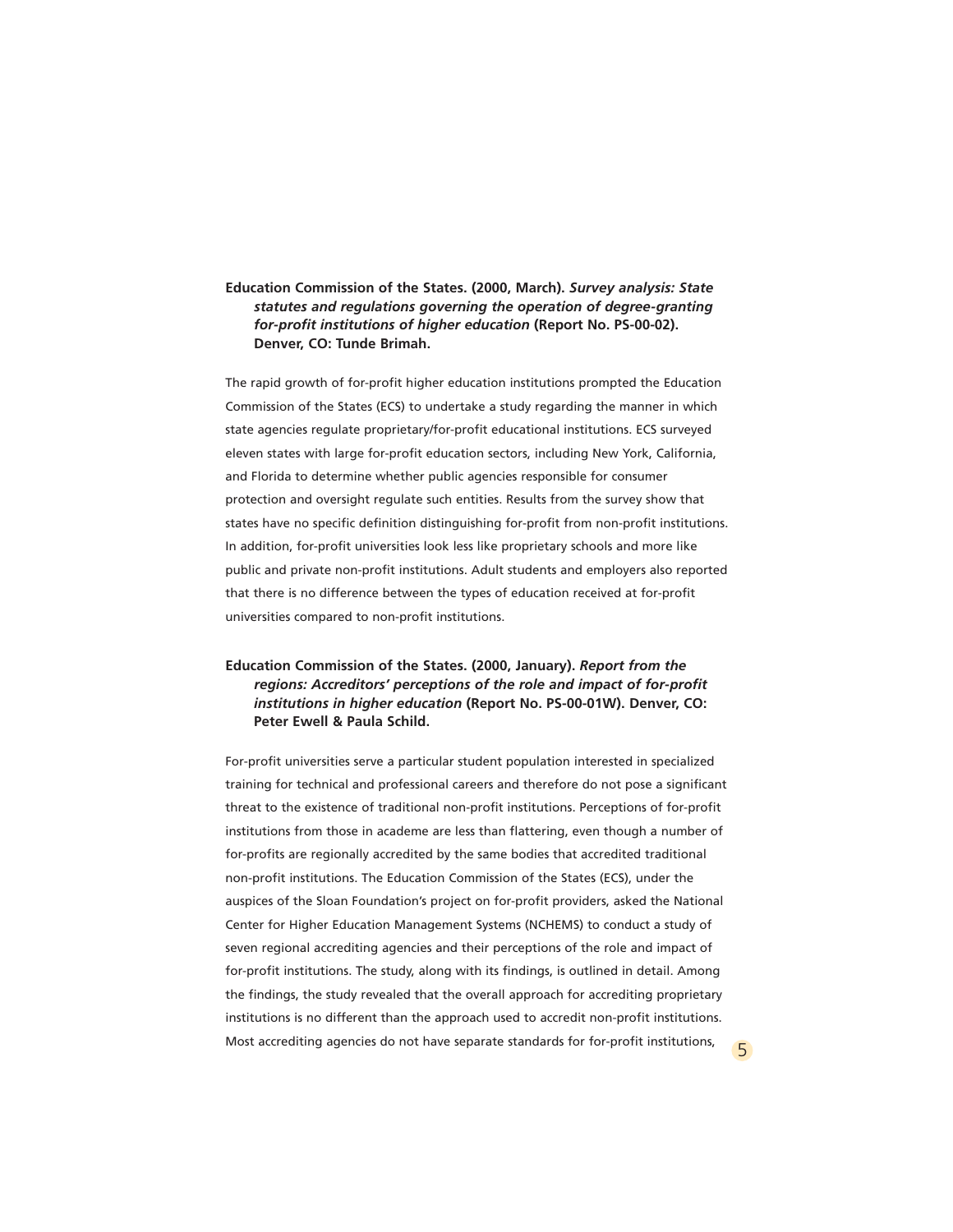but many apply their existing standards differently, especially standards regarding governance and finance, with governance posing one of the largest obstacles to for-profit accreditation. The lack of independence of governing boards from CEOs is the main concern of regional accrediting bodies.

#### **Education Commission of the States. (1999, November).** *Literature review: For-profit degree-granting institutions within higher education.* **(Report No. PS-99-3). Denver, CO: Tunde Brimah.**

ECS's literature review of profit-making institutions provides an understanding of the economic and social environments that prompted the emergence of these institutions. Using online research and the Lexis-Nexis database, ECS collected information about for-profit institutions and the ways they operate. The review focuses on institutions that offer associate, bachelor, master, and/or doctoral degrees. They avoid discussing traditional proprietary institutions, and trade colleges that only offer certificate training. The report begins with an in-depth overview of the forprofit education sector, which provides the reader with a basis for understanding the for-profit market. The author describes the opportunities that permitted for-profit institutions to penetrate this market. While non-profit institutions focused their attention on students ages 18-24, for-profit universities realized an opportunity for growth by focusing on the segment of adult students that traditional universities ignored. The introduction also provides information about the barriers to entry into the postsecondary education market. The sections within the literature review focus on the factors that contribute to the rapid growth of this sector, forces that support this growth, and the effectiveness of for-profit institutions in meeting the growing demand for higher education.

#### **Garber, M.P., & Steiger, F. (1996). Wall Street PhD: For-profit education can be good for business and for education.** *National Review, 48***(18), 57-59.**

Investors on Wall Street have taken an interest in education companies because of the roughly \$600 billion spent on education per year (in 1996). In this article, analysts compare the public's dissatisfaction with the educational system to the nation's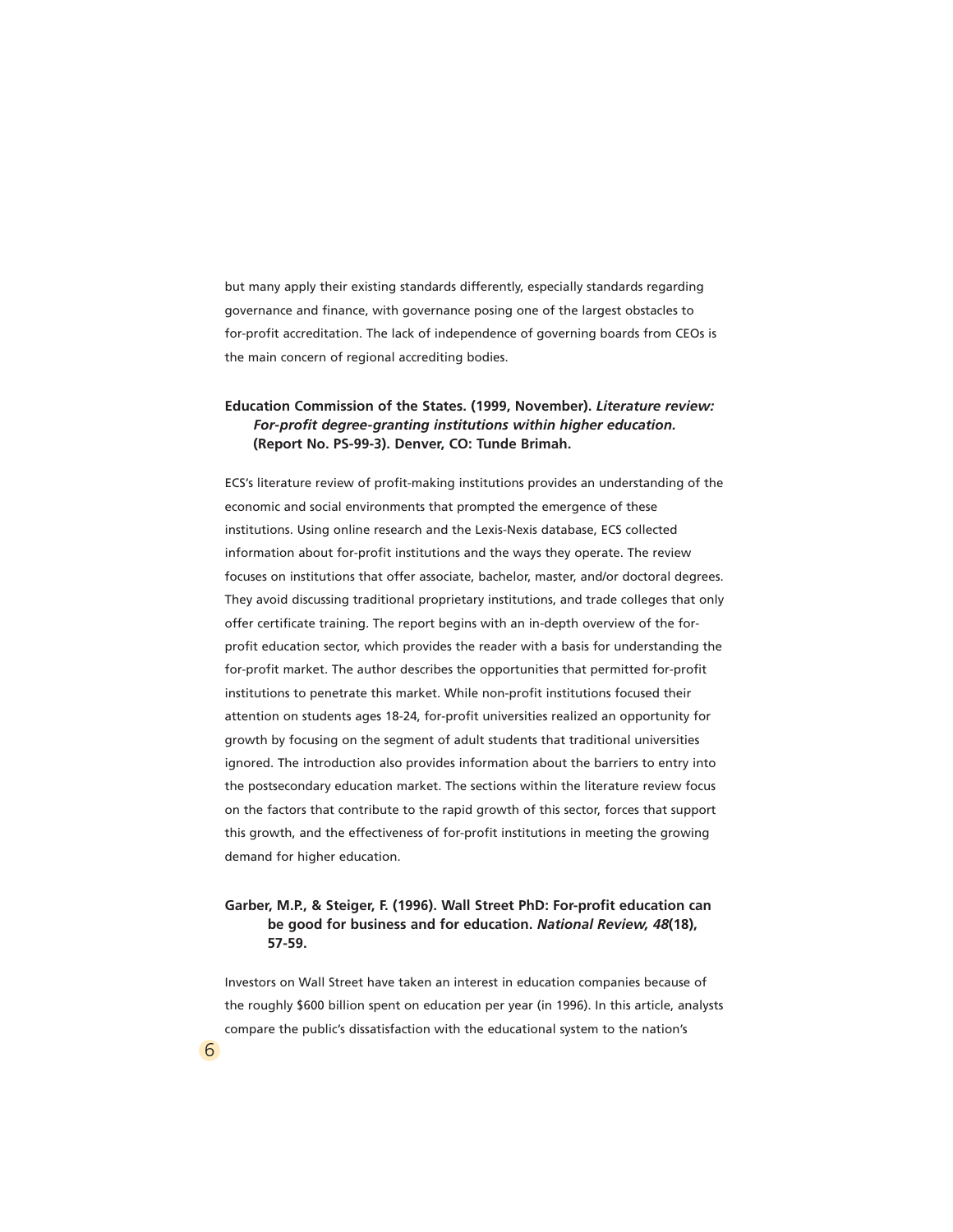discontent with the health care system. Until the advent of HMOs in the 1970s, the inefficiently managed public and non-profit health care providers had little competition. Medical costs rose considerably without a comparable rise in health care quality. The authors assert that, like the influence HMO's had on the medical community, the competition non-profits bring to the higher education market raises the overall quality of our nation's education system.

#### **Goldstein, M.B. (2000, September/October). To be (for-profit) or not to be: What is the question?** *Change 33***(5)***,* **24-31.**

The education market has been overwhelmingly affected by technological innovations such as the Internet. The success of for-profit higher education institutions is due, in part, to their ability to link technology with education. Critics of for-profit postsecondary institutions often point to a lack of faculty involvement in governance and a lack of control over the curriculum as factors that spoil the purity of our higher education system. Yet, the number of for-profit higher education institutions as well as the number of partnerships between non-profit and for-profit institutions continues to increase. An obvious reason accounting for the tremendous increase in the number of partnerships is economic: annual expenditures in the postsecondary market exceed \$230 billion. Goldstein offers additional reasons why education entities decide to enter the technology-mediated education market. He presents three models: a financial (economic) model, an alternative financial model, and a non-traditional model. The author also details the characteristics that make up the models, explaining that each is designed to meet specific goals. National Technological University is used as an example to illustrate how a non-profit university integrates many of its characteristics into the creation of a wholly-owned, for-profit subsidiary used to raise capital for its non-profit counterpart. Goldstein provides a list of central components that NTU retained when creating its for-profit subsidiary. Creating new "courseware," for example, costs hundreds of thousands of dollars. Multiply that cost by the number of courses offered, and one can understand the amount of money needed to provide curricula. For-profit marketing, which plays a significant role in the success of these institutions, is expensive, and the costs are much more substantial than those incurred by traditional non-profit institutions.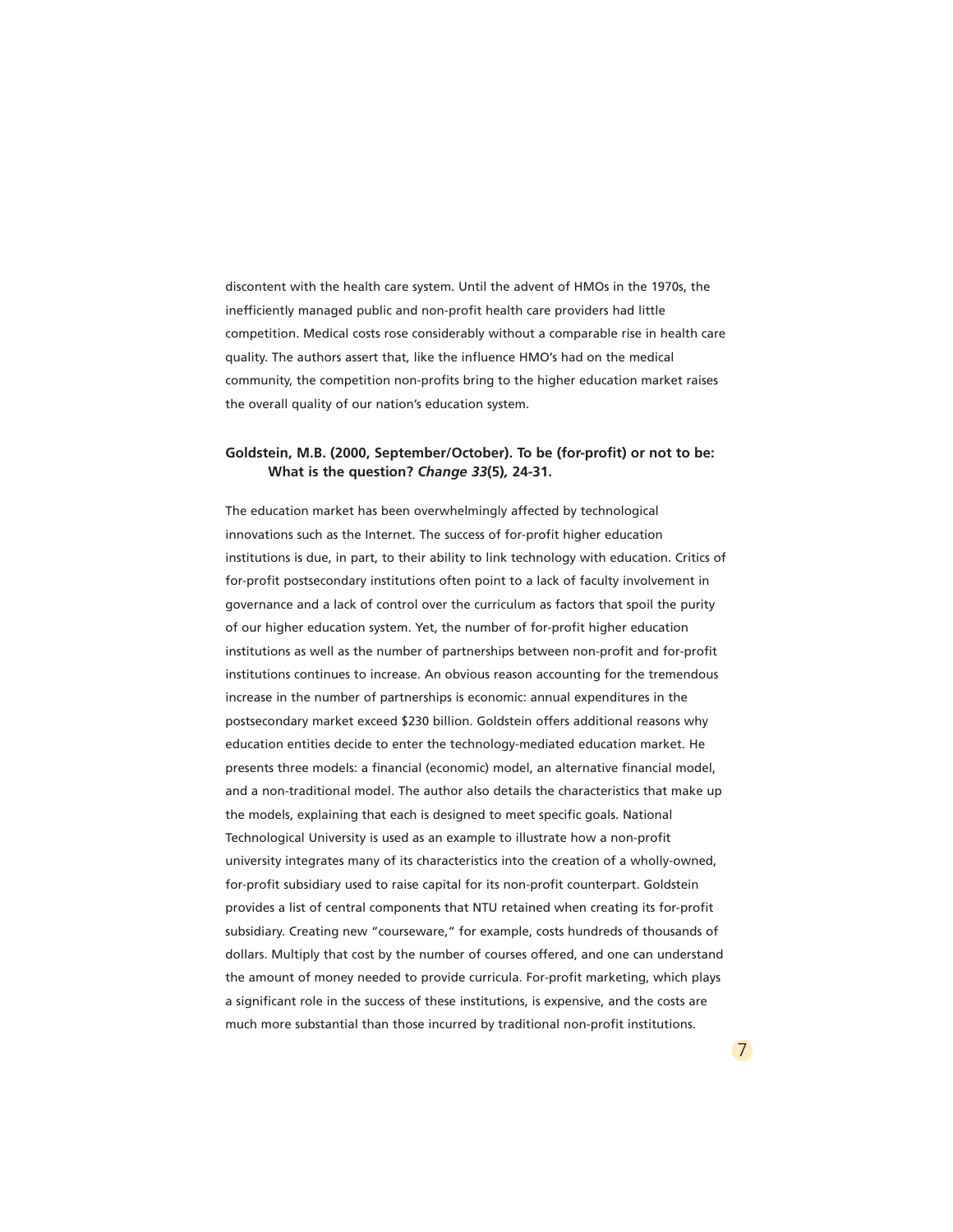Given these constraints, the financial/economic model can be used to generate large amounts of capital to subsidize the costs affiliated with operating an institution. In the alternative financial model, the company gives stock options to many of its employees, such as professors, as an incentive to lure them away from the traditional university. Knowing that the stock options potentially could be worth millions, many faculty members decide to leave their posts and join the for-profit sector. Goldstein closes by stating that institutions seeking to create a separate unit to facilitate elearning should be aware that organizing as a for-profit entity is sometimes not the best approach to for achieving specific goals.

#### **Klor de Alva, J. (1999/2000, Winter). Remaking the academy in the age of information.** *Issues in Science and Technology, 16***(2), 52-58.**

Education is no longer an option one exercises at a particular point in life. It is now an ongoing, life-long process required for employers and employees who expect to remain competitive in the future. Klor de Alva, former President of the University of Phoenix, offers data from a 1998 poll of the 50 state governors. The data reaffirms that the public is interested in lifelong learning, obtaining an education at any time and in any place using technology, and integrating on-the-job training into the regular curricula. He also presents the University of Phoenix education model, proven to be successful for the company, and presents six principles and practices that form the basis for the model. The foundation for the rapid growth in the for-profit industry, he argues, is based upon employers' need for more skilled workers. The percentage of workers classified as "skilled" continues to rise as new technologies and a reliance on human capital (as opposed to physical or financial capital) shape the job market. Education is moving in a similar direction by emphasizing the certification of competencies and focusing on the acquisition and demonstration of knowledge and skills—"what you know" rather than "what you have taken." Institutions that can serve the needs of an ever-changing global economic society will continue to flourish, and those that cannot adapt will likely fade away.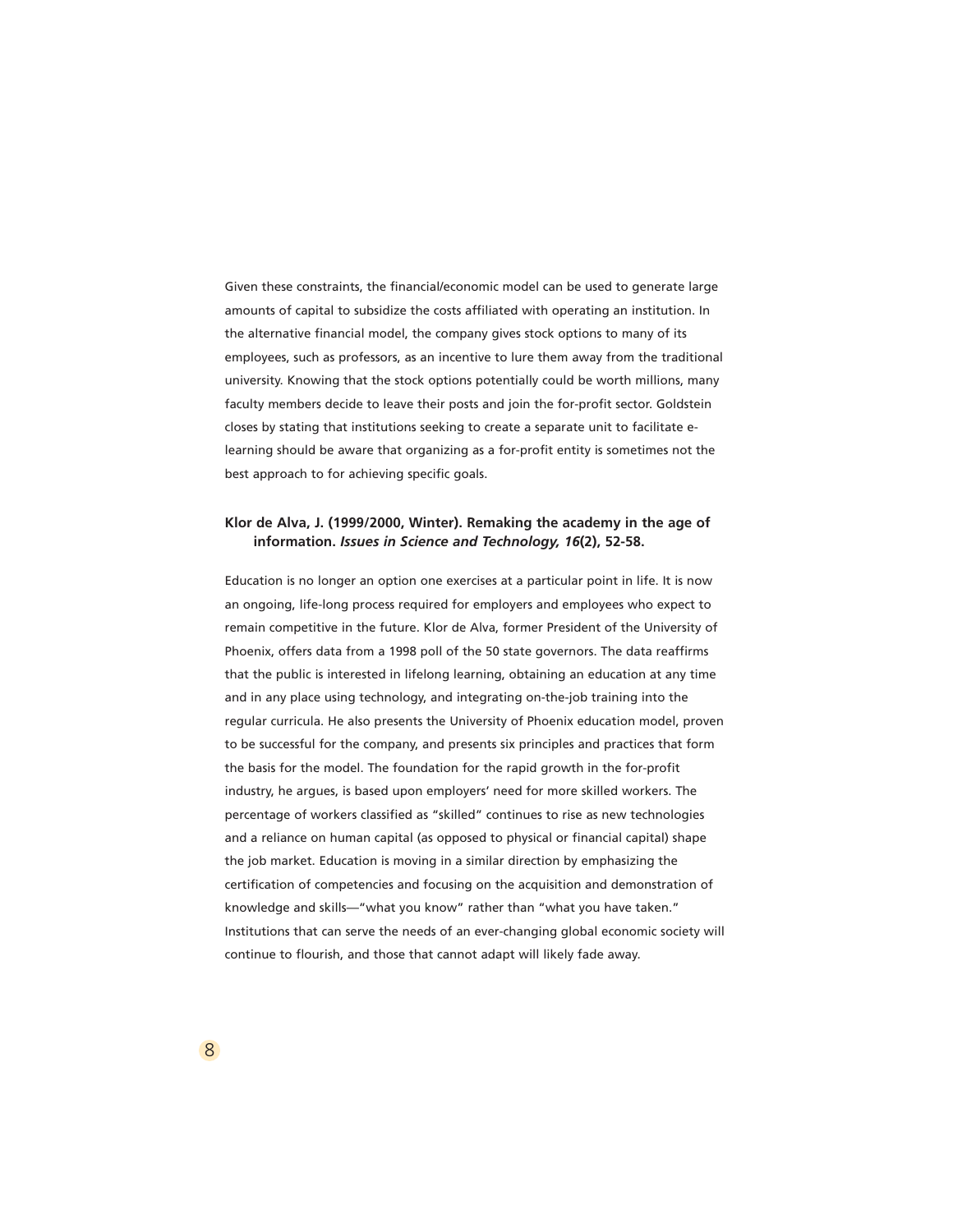#### **Marchese, T. (1998, May/June). Not-so distant competitors: How new providers are remaking the postsecondary marketplace.** *AAHE Bulletin***, 24-35.**

Although this article does not exclusively focus on for-profit, degree-granting institutions, it discusses several fundamental changes taking place in higher education. Marchese describes how the American higher education system faces "an explosive array of new competitors" from the for-profit market. The University of Phoenix, for example offers its students convenience, yet the author predicts that it is only the first of a number of new for-profit providers that will eventually play a major role in the future landscape of higher education. Also mentioned are a number of ambitious distance education projects such as Western Governors University, whose founders include 17 governors and 14 business partners such as IBM, AT&T, Cisco, and Microsoft, and the California Virtual University. Individual, non-profit institutions are partnering with corporations to offer continuing education courses to company employees. Even though for-profit and distance educations currently accounts for about 2% of the postsecondary market, Wall Street investors are aware that the higher education market is "ripe for the picking." Marchese suggests that our established college and universities face four main threats. First, all colleges face threats to their continuing education and/or extension programs, and to degreecompletion. Second, institutions will feel increased pressure to offer undergraduate and graduate programs that are convenient for their students. Third, debates will arise at traditional institutions about whether or not to replace existing "home grown" courses with nationally produced courseware. And last, all institutions may see their undergraduate programs erode when their students appear with "brandname" course credits taken over the Internet. Although a number of the corporate ventures mentioned in Marchese's article had mixed results, the article received national attention and brought for-profit education to the forefront of academe.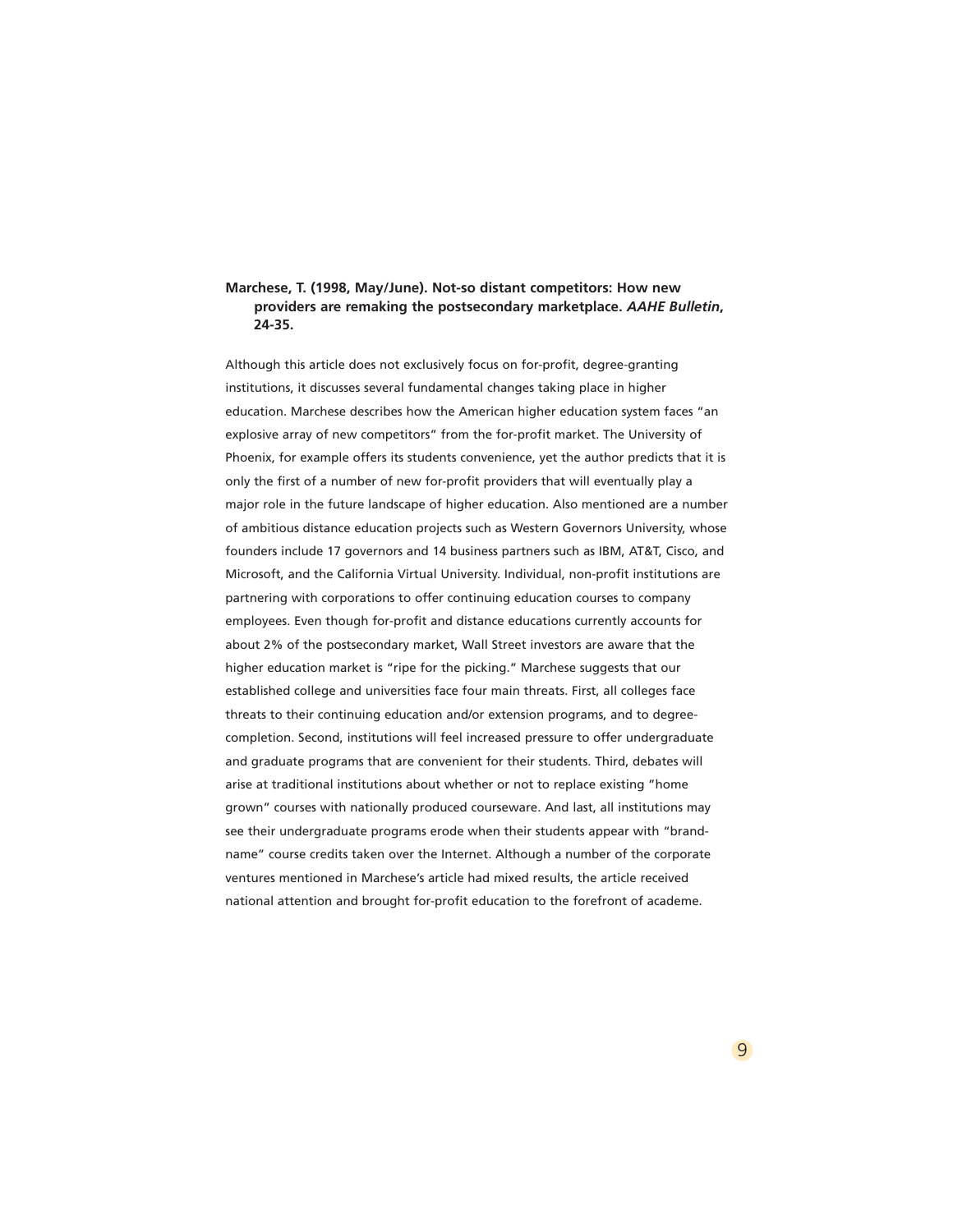#### **Miller, M.A. (2000, July/August). The marketplace and the village green.**  *Change***, 32(4), 4-5.**

The article begins by defining public education institutions as those supported by state appropriations, yet many states now provide tuition assistance to students who attend private universities. Miller believes that although there are legal differences between non-profit and for-profit education, the distinction between public and private education is blurred. For example, it is no longer possible to assert that non-profit institutions alone serve the public good, or that for-profit institutions are only motivated by profits. For-profit universities serve the public good by providing access to postsecondary education for disadvantaged students, including students of color. The author asserts that public institutions are in danger of losing public support and state appropriations if their missions are not clearly distinguishable from those of for-profit institutions. Public institutions need to demonstrate that their missions provide societal benefits that for-profit institutions do not, and they need to show that they provide their students with a broader education that prepares them for life and a career.

#### **Morey, A. (2001). The growth of for-profit higher education.** *Journal of Teacher Education, 52***(4), 300-316.**

The emergence of for-profit, degree-granting institutions concern many in the higher education community who feel that this type of education focuses on job training skills rather than educating individuals. This article examines the recent success of for-profit education institutions, whose growth is fueled by emerging technologies and the ability to cater to the non-traditional student population. Older part-time students prefer a different type of relationship with their institutions and will forego a brand name degree program in favor of a more convenient education that meets their needs. The author uses the University of Phoenix as an example of how small class size, competitive pricing, and convenient schedules can prepare students for the job market as well or better than traditional universities. For-profit universities are offering teacher education programs, once the exclusive domain of traditional non-profit institutions. The author asserts that teacher education programs offered at for-profit institutions rarely go beyond the necessary state requirements, while many

10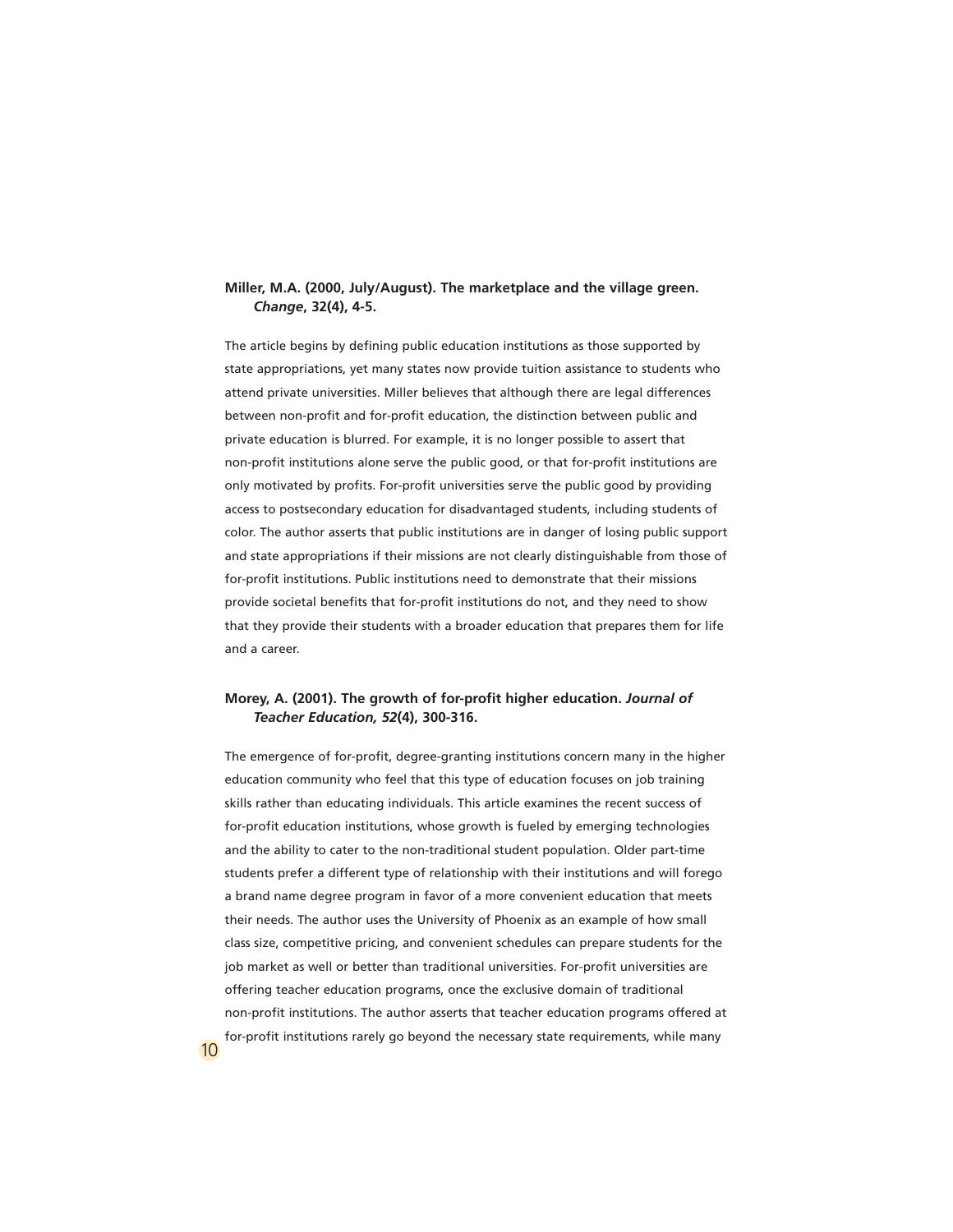traditional programs use the state requirements as a foundation for their programs. However, many states with teacher shortages may be willing to revise certification requirements as long as these graduates are able to pass state-administered teacher examinations.

#### **Ortmann, A. (2000, March).** *Capital romance: Why Gordon Gekko fell in love with higher education.* **Paper presented at the Seminar on For-profit Education at the University of Virginia, Charlottesville, VA.**

In recent years, publicly traded degree-granting providers have become more visible on Wall Street. The number of for-profit postsecondary institutions continues to grow as companies such as the Apollo Group (University of Phoenix) and DeVry University flourish. This paper presents an inventory of reasons analysts give to persuade investors to invest in publicly traded postsecondary institutions. The inventory was complied from interviews with 10 market analysts conducted by the *Wall Street Transcript* between May 1997 and April 1999. The shift to a knowledge-based and technology-driven economy is considered a major driver in the emergence of forprofit institutions. The income premium that accompanies those with IT-related skills contributes to the increased demand for postsecondary education by adults. In addition, government funding is considered a steady source of revenue—a feature that makes the postsecondary education industry attractive to analysts. Even though for-profit institutions compete against highly subsidized institutions, analysts believe that for-profits are better able to understand that education is first and foremost a service industry that must focus on students' and prospective employers' satisfaction rather than on such issues as faculty research. However, analysts also consider the relatively short operating histories of for-profit education providers a detriment in assessing the quality of the management. Overall, the author believes that "the analysts paint a reasonably accurate picture of the threats and opportunities" of investing in postsecondary education providers, and believes that the analysts' interpretation of publicly traded education institutions are congruent with modern economic theories.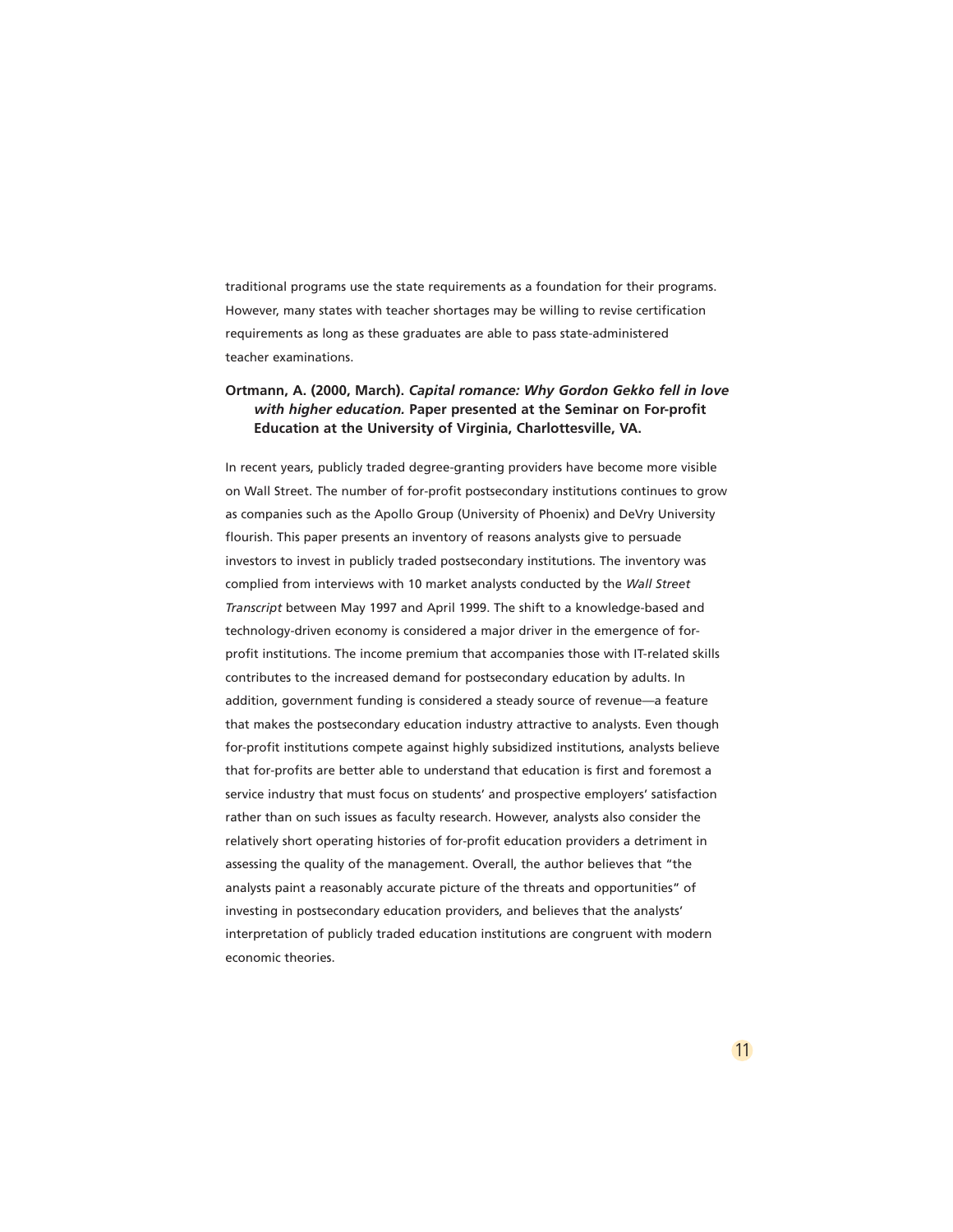#### **Pusser, B., & Doane, D.J. (2001, January/February). Public purpose and private enterprise: The contemporary organization of postsecondary education.** *Change 33***(5), 18-22.**

This article contrasts for-profit with traditional non-profit institutions to provide a better understanding of the future of higher education. The authors focus on four central forces of contradiction. In the first section, "Challenges to the Market Model," the authors contemplate the use of the word "market" to describe the higher education system. In some ways the word describes elements of the higher education system. Our higher education system operates by using principles of supply and demand, and it also responds to price sensitivity in a competitive environment. The authors go on to explain the evolution of the non-profit, degree-granting universities. They assert that students are vulnerable to an information asymmetry in which the "producers" are more knowledgeable about the content and delivery of the educational product than are the "purchasers." The non-profit aspects of higher education institutions minimize the chances of fraud caused by the information asymmetry. A third section contrasts the production of public or private economic and social benefits provided by non-profit and for-profit higher education. The last section examines non-profit and for-profit institutions as political organizations that control a significant amount of public resources and selectively allocate costs and benefits.

#### **Ruch, R. S. (2001).** *Higher Ed, Inc.: The rise of the for-profit university.* **Baltimore, MD: Johns Hopkins University Press.**

Higher education institutions are typically imagined as non-profit organizations, unrivaled in their ability to offer the kind of education and training necessary for personal success. The recent development of for-profit universities gives rise to questions regarding the nature of an education driven by profit motives. The possibility that a university could provide a quality college education while at the same time making a profit is a new and controversial idea that contradicts the principles of traditional, non-profit, higher education institutions. Ruch, an experienced educator and administrator, offers a compelling look into the world of for-profit education. Intended for members of the non-profit education community,

12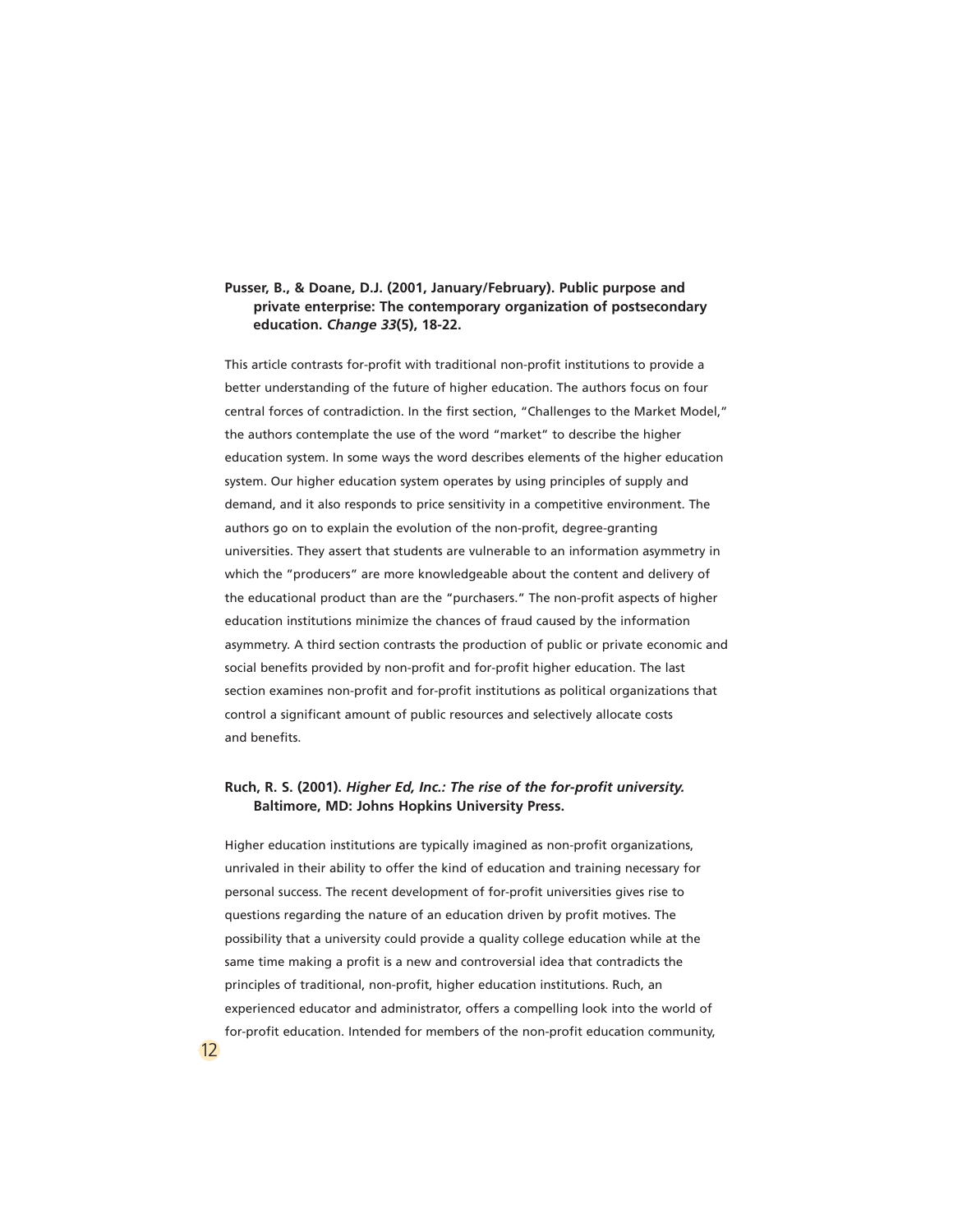the book examines legitimacy of for-profit higher education. Ruch reveals similarities as well as differences between both sectors, pointing out that while institutional missions might differ between the non-profits and for-profits, their methods and outcomes are similar. He makes direct comparisons between non-profit and for-profit institutions, blurring the lines between making profit and building endowment. He also responds to critics of for-profit education who believe that it is neither appropriate nor possible to offer a quality education while profiting from it. At times, Ruch portrays the for-profit education market in an ideal light, while attempting to dispel the myth that education and profit cannot co-exist within the same domain.

#### **Schrage, M. (1998, October). Brave new world for higher education.**  *Technology Review, 104***(8), 90-91.**

It is increasingly apparent to employers that many students graduating from top-tier universities posses neither the knowledge nor the skills to compete in a competitive job market. The rise of for-profit higher education may signal the public's discontent with the quality and training traditional institutions provide their students. In this article, Schrage explores the future of higher education software by contrasting MITs "OpenCourseWare" with the software for-profit universities use to create online curricula. Institutions such as Harvard, Berkeley, and MIT are well-respected universities with established traditions of preparing students for the marketplace. At the same time, they provide for-profit institutions with an economic incentive to produce more innovative curricula than their non-profit counterparts. For-profit universities such as the University of Phoenix have a tremendous impact on postsecondary institutions because they are able to better serve students' needs through technological innovation and a focus on adult students. They also provide students with the proper skills and training traditional universities do not. Schrage poses a compelling question by asking whose "courseware" will be educating more people, at a cheaper and faster pace around the world, in the next decade.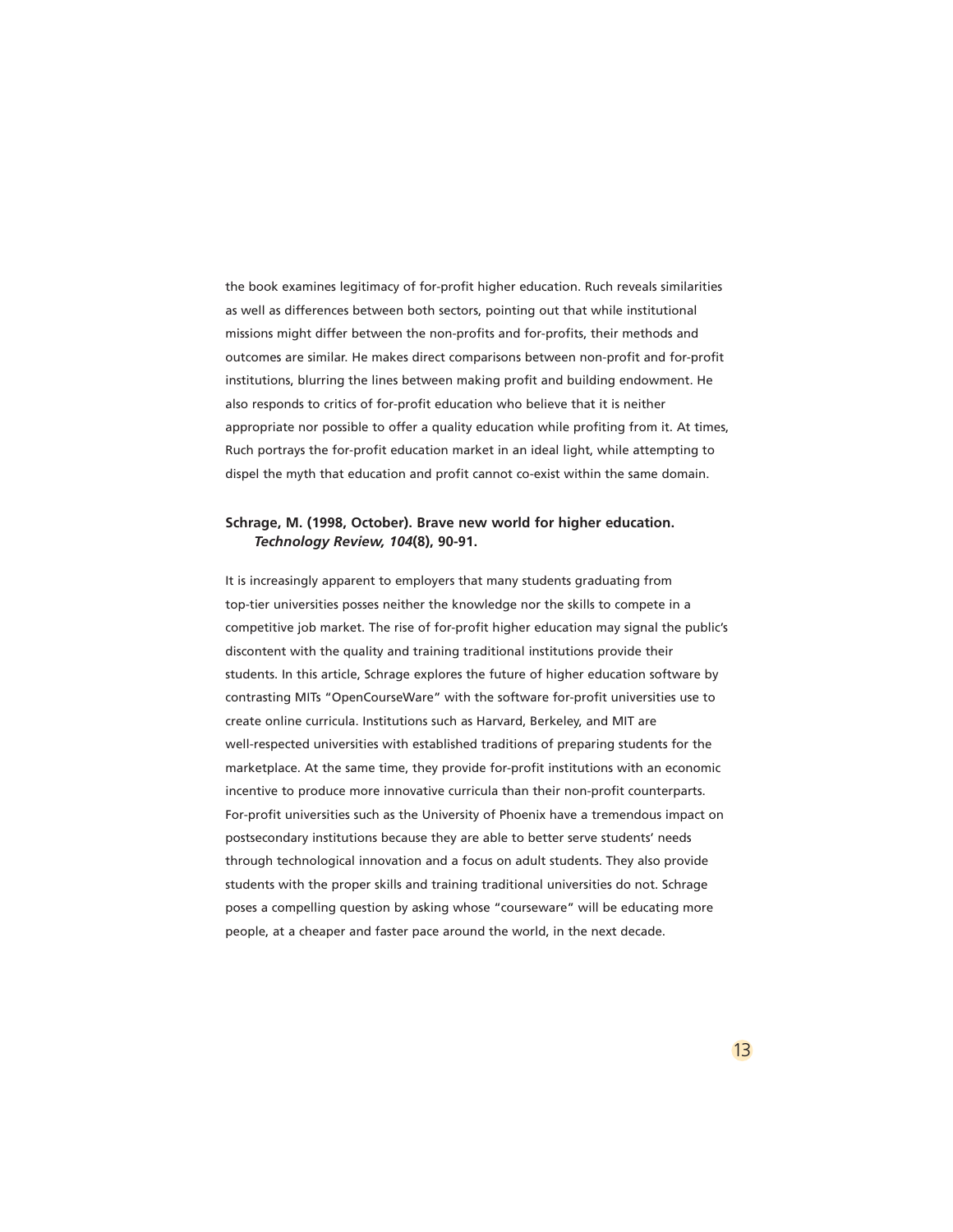#### **Soley, L. (1998). Higher education or higher profit; For-profit universities sell free-enterprise.** *In These Times, 22***(21), 14-17.**

Although critics of for-profit universities might refer to them and their products as "McEducation," for-profit institutions are redefining the meaning of higher education and challenging the ideas of academic freedom. Many of these institutions continue to see their stock prices rise as their enrollments increase. Soley's article provides a brief overview of the larger for-profit entities such as the Apollo Group (University of Phoenix), Strayer University, and DeVry Institutes (now DeVry University). The author points out that although community colleges as well as most state universities are less expensive alternatives, students continue to enroll at for-profit institutions. Soley asserts that students typically enroll at for-profits because they believe they are not admissible at other institutions. Students also choose to attend for-profit institutions for their convenience and flexible schedules. The author explains that for-profit educators should be taken seriously due to their growth potential and ability to acquire a larger share of the more than \$200 billion higher education market in the future. Currently more than 90% of this money goes to traditional non-profit institutions. Moreover, Soley explains that strategies used by for-profit educators, such as low overhead and labor costs, allowed companies such as the Apollo Group to increase its profits from \$1.1 million to \$33.3 million in four years, between 1993 and 1997. In response to such success, a number of traditional non-profit universities made classes more "business friendly" and have reduced the number of units required to obtain a graduate degree. The most dramatic response by the non-profits has been the creation of partnerships between non-profit universities and corporations. The author argues that such partnerships change the definition of traditional higher education, producing universities that belong to the world of commerce instead of the world of ideas.

#### **Sperling, J. (1998). The American for-profit university: A model for the information economy.** *Economic Affairs, 18***(3), 11-16.**

The author opens by explaining that the proliferation of for-profit institutions is a response to changes in the U.S. economy due to globalization and the change from a manufacturing-based economy to a knowledge-based economy. He asserts that other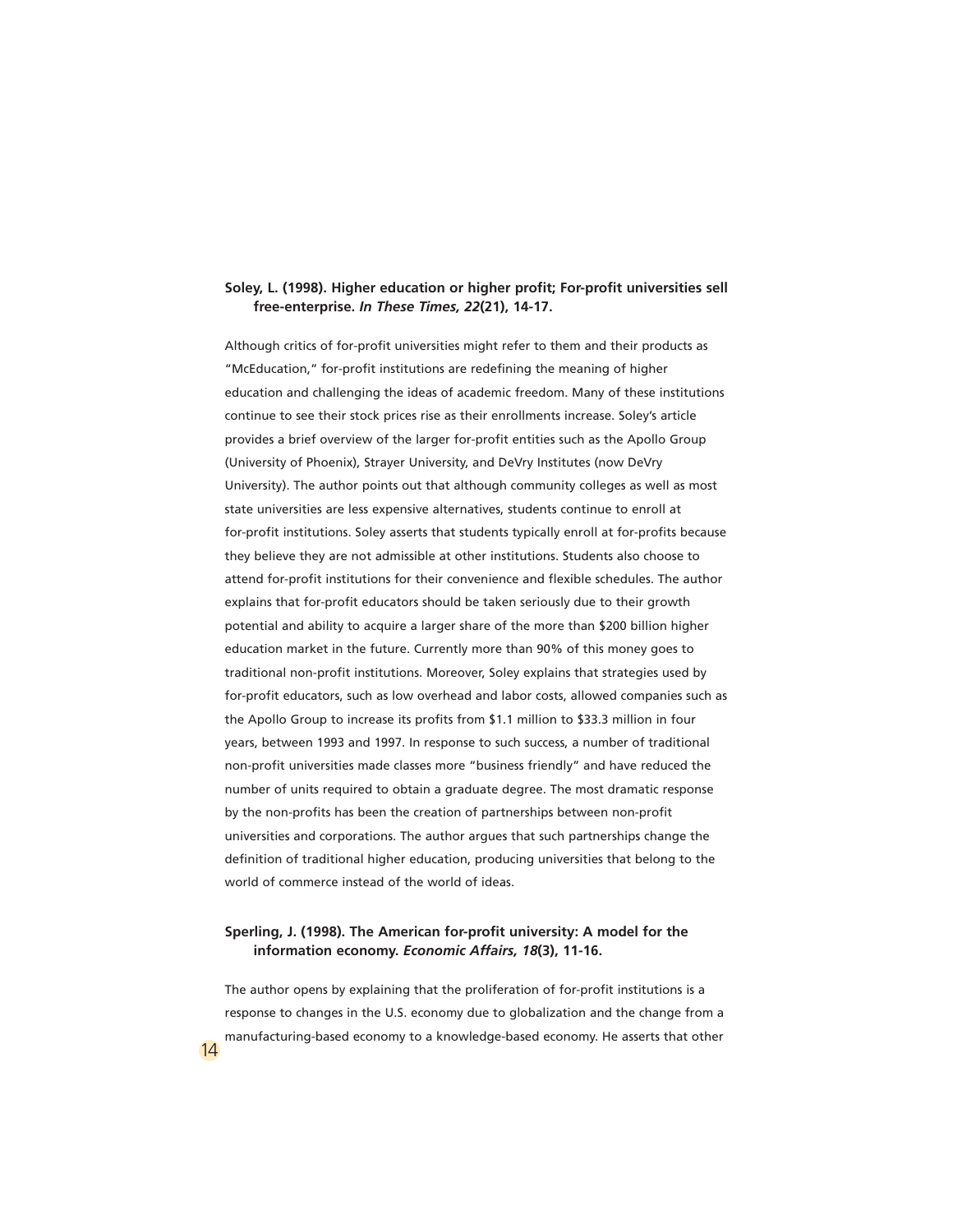countries will see the emergence of for-profit educational institutions as they experience the same economic changes. Sperling, CEO of the University of Phoenix, explores the inefficiencies of traditional higher education institutions, which have been unable to respond to the globalization of education. Facilities are underutilized, he notes, with campuses generally empty in the evenings and weekends. The article also explains how the economics of for-profit institutions provide benefits to taxpayers. Sperling discusses a model of the per-student cost delineated by type of institution: public, private non-profit, and for-profit adult-centered. The author contends that, if managed well, for-profit institutions do not provide a cost to taxpayers and may return funds in the form of taxes paid on profits. The author points to ways that for-profit universities are able to overcome the problems faced by traditional institutions. For example, for-profit universities significantly increased enrollment rates by focusing their recruiting efforts on adult students. In the globalized market economy, today's workforce has little expectation for permanent employment with a single company. For-profit institutions can provide students with the education and training necessary to make career changes.

#### **Sperling, J., & Tucker, R.W. (1997).** *For-profit higher education: Developing a world-class workforce.* **New Brunswick, NJ: Transaction Publishers.**

Human capital constitutes a major factor in determining economic growth, and higher education is now an increasingly important commodity needed to secure employment in a competitive job market. Individuals require more knowledge and skills to perform effectively, and the authors believe that "the most efficient way to address the issue of increased need for higher education in the workforce is through the development of for-profit, adult-centered universities." Sperling and Tucker discuss the shift in support for higher education from the federal to the state level, and they illustrate the relative decline in state support for higher education over the past 20 years. Rising costs and reduced capacities made it difficult for thousands of qualified students to attend elite institutions during the late 1980s and early 1990s. The authors contend that the low rate of productivity increase at traditional institutions contributes to increased costs. Adult-centered universities are said to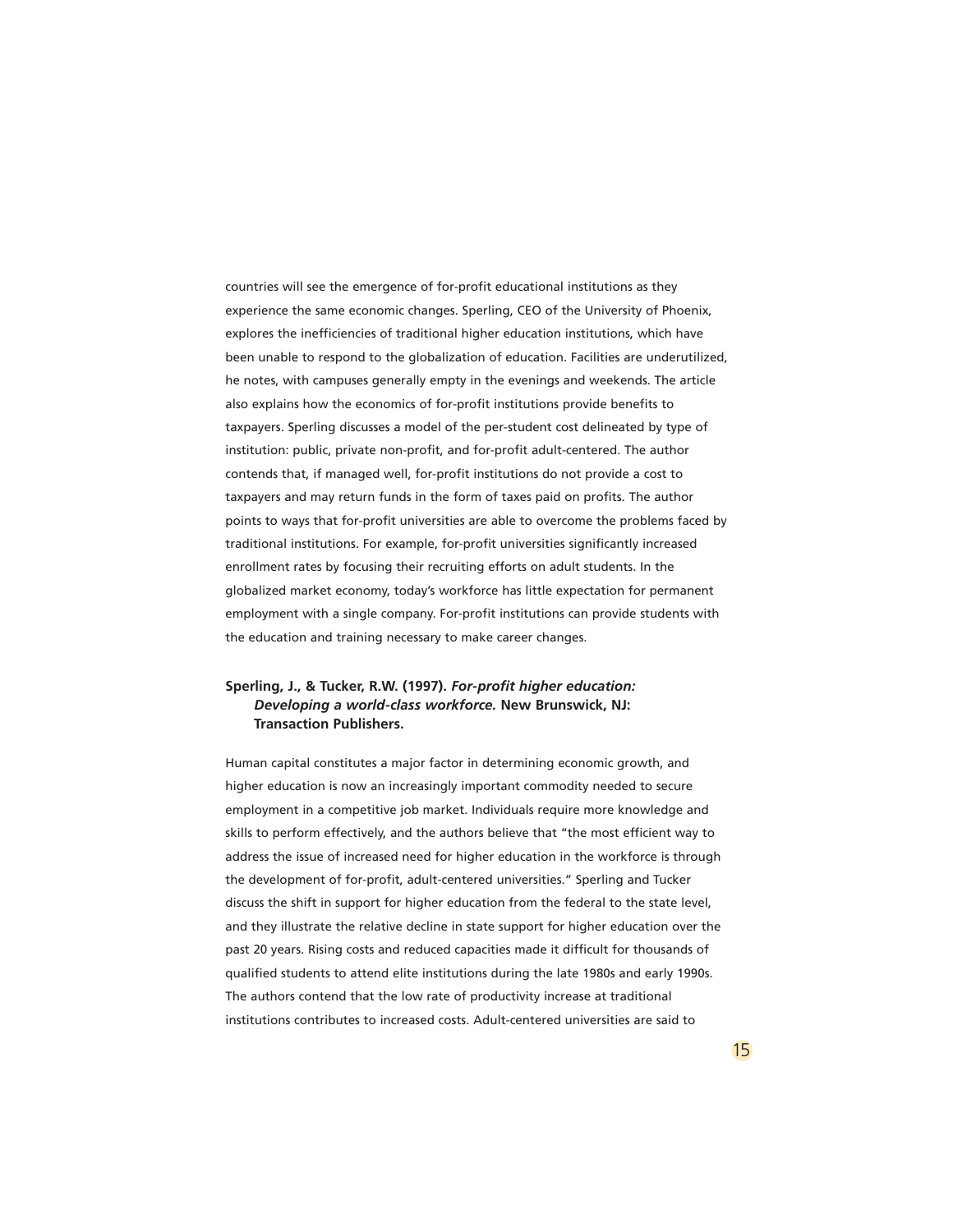enroll the largest proportion of students, defined as semi-traditional and nontraditional students ages 22 and up. Many of these are career-oriented professionals who work full-time and attend school on a part-time basis. Adult-centered universities are able to operate more cost efficiently and provide access to students who would otherwise be unable to attend a traditional college or university. The authors contend that adult-centered universities do not place a financial drain on federal, state, and local governments because taxpayers do not underwrite any of the costs to educate students that attend these institutions. These are a few of the economic and academic advantages that adult-centered universities provide. The regulatory constraints associated with attaining accreditation at the national and regional levels are discussed at length, along with a plea for Congress to create regulations that mandate uniform licensing standards and procedures in higher education to allow for continued improvement and innovation.

#### **Traub, J. (1997, October 20). Drive-thru u.: Higher education for people who mean business.** *New Yorker, 73***(32), 117-123.**

For many, the word "university" evokes images of a sprawling campus with numerous buildings, residence halls, and co-eds gathered inside the student union speaking about politics, philosophy, and current events. The University of Phoenix changes our perceptions of the university and challenges the purpose and function of higher education. For Traub the University of Phoenix is a "para-university" that offers higher education programs similar to those at traditional universities, but without a campus or intellectual life. Traub provides the reader with an overview of the university before it became the largest private university in the United States. The author traces the history of the institution, which began as a program at the University of San Francisco and later moved to Phoenix, Arizona, due to problems with the regional accrediting agency. Interviews with John Sperling, founder of the University of Phoenix, and other high-ranking employees provide additional depth and detail about how the university views itself in relation to other traditional, non-profit, higher education institutions. For example, William Gibbs, then president of the university, explains that students attending the University of Phoenix do not want an education, they want what the education provides them, i.e., better jobs and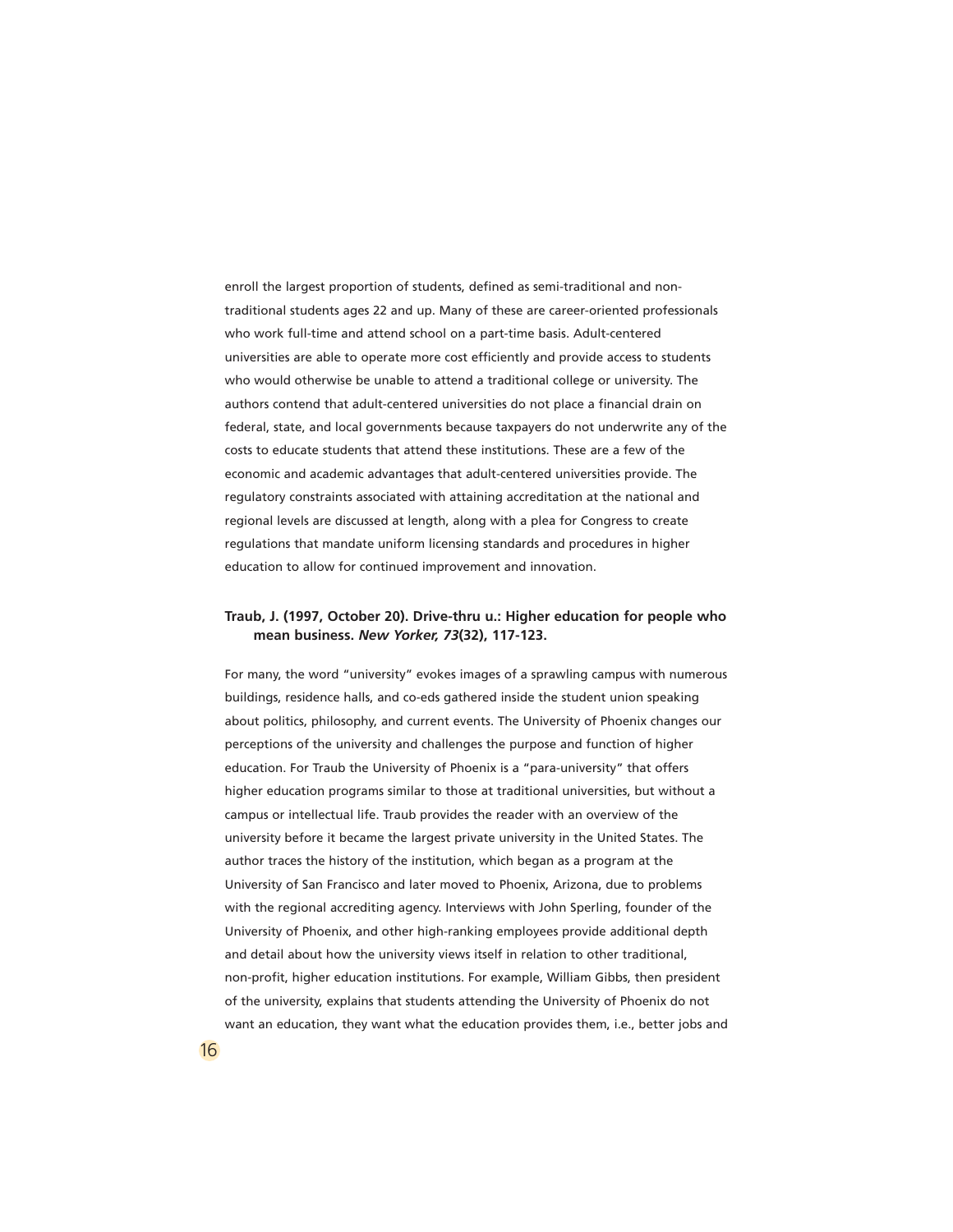higher pay. Traditional non-profit universities view themselves as institutions that provide knowledge to their students, whereas the University of Phoenix bases its curriculum on the idea of providing students with real-world skills they can utilize immediately. Sperling believes traditional universities no longer can ignore the market forces driving today's higher education market. More than 80% of postsecondary students in the U.S. do not fit the traditional stereotype of a college student. Many of these part-time, adult learners are willing to pay the large price tag that accompanies a University of Phoenix education for the convenience and customer service the institution offers.

#### **Winston, G.C. (1999, January/February). For-profit higher education: Godzilla or chicken little?** *Change, 31***(1), 12-19.**

The author examines economic factors that allow for-profit, degree-granting institutions to enter the higher-education market. Lower educational costs, price differentiation, new information technologies, and organizational efficiencies make it possible for for-profit universities to compete with their traditional non-profit counterparts. The article discusses the unconventional economic practices traditional higher education institutions employ. For example, educational costs per student exceeds the price students pay for their education, so institutions must make up the price difference through "donative resources" such as gifts and endowments. Winston utilizes data from the Integrated Postsecondary Education Data Statistics (IPEDS) to explain how for-profit universities lower their educational cost per student to eliminate the price difference traditional institutions encounter. The author asserts that universities with low student subsidies are highly vulnerable to for-profit institutions, with institutions in the private sector most susceptible. Very few public universities appear highly vulnerable to the for-profits because students at those universities receive subsidies from either the state and/or the institution they attend. High subsidy institutions also face curricular threats, especially on courses they consider profit-makers if for-profit institutions offer the same courses at a lower price. The article concludes with a discussion of whether or not for-profit universities serve society. Winston states that if traditional universities are unable to provide students with the type of education they seek, students will turn to for-profit institutions to satisfy their educational needs.  $17$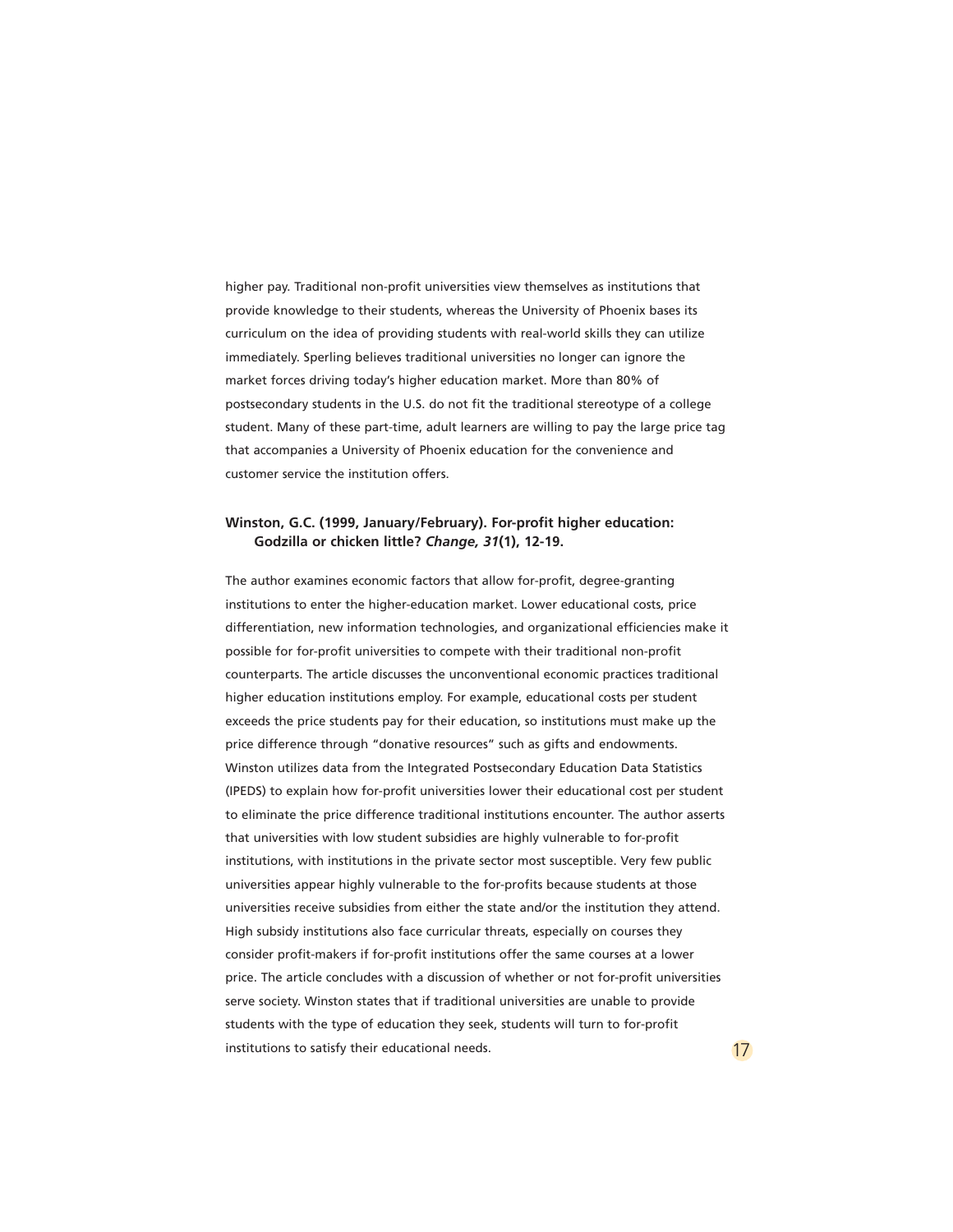#### **Wolfe, A. (1998, December 4). How a for-profit university can be invaluable to the traditional liberal arts.** *The Chronicle of Higher Education***, p. B4.**

D

Without competition from others outside traditional academe, higher education institutions maintained the liberal arts education curriculum throughout the 1960s and 1970s. The proliferation of for-profit institutions compelled traditional non-profit universities to provide an education that not only includes liberal arts components, but also equips students with the necessary skills to find employment after graduating from college. Critics of for-profit universities chastise these institutions for providing students with job training skills rather than an education. The author is quick to point out that many traditional universities abandoned the liberal arts curriculum years before the proliferation of for-profit institutions. Wolfe also contends that traditional non-profit universities pioneered the negative aspects that characterize for-profit institutions. Night classes, trimesters, reliance on adjuncts, and an emphasis on practical skills were well-established practices at traditional non-profit universities. Subjects such as English and history, now considered general education requirements, are only a handful of core liberal arts courses students are expected to take at traditional institutions. Only the most prestigious four-year liberal arts colleges have been able to maintain their curricular traditions and do not need to concern themselves with institutions such as the University of Phoenix. Each attracts different types of students looking for different educational experiences. The author explains that non-profit institutions such as branch campuses of state colleges, former normal schools transformed into four-year institutions, and universities that serve the working class, will likely be most affected by the proliferation of for-profit universities. As well, he asserts that for-profit universities offer traditional non-profit universities the opportunity to return to their core identities, as institutions that teach students to think and learn—in short, to provide students with an education.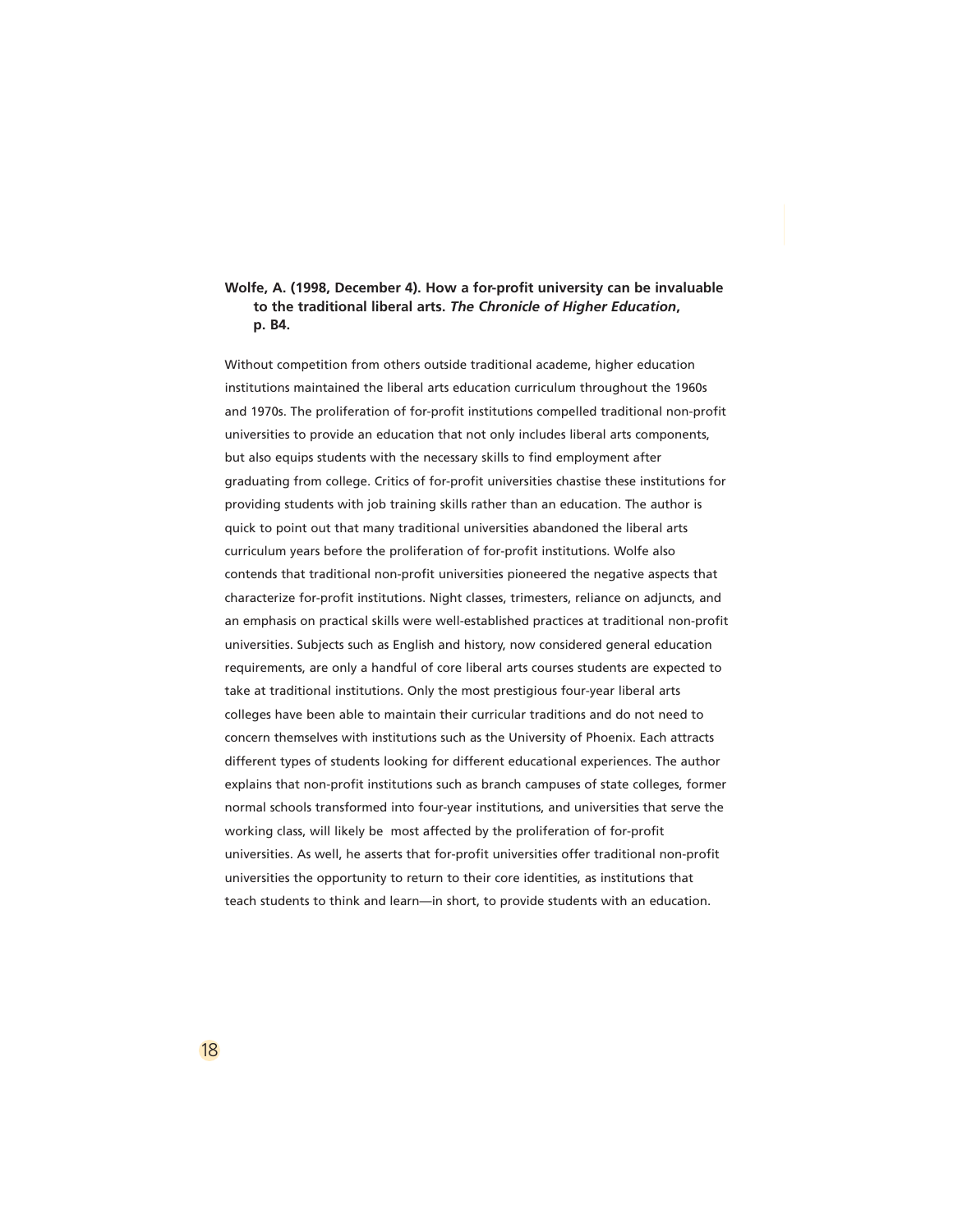

**Clehouse, R.E. (2000). Determining persistence indicators for students enrolled in for-profit postsecondary institutions (Doctoral dissertation, Northern Illinois University, 2000).** *Dissertation Abstracts International, 61***, 295.**

The purpose of this study was to measure student persistence behavior in a for-profit, technical commuter college by creating and piloting a predictive instrument that measures persistence behavior. The study was guided by three main research questions: (1) To what extent are expectation-disconfirmation, locus of control, problem-solving ability, procrastination, academic motivation, and coping skills determinants for predicting persistence behavior with developmental, standard, and quality student groups? (2) Is persistence behavior of urban and suburban developmental, standard, and quality student groups influenced differently by expectation-disconfirmation, locus of control, problem-solving ability, procrastination, academic motivation, and coping skills? (3) Is persistence behavior of the day and evening student groups of developmental, standard, and quality student groups influenced differently by expectation-disconfirmation, locus of control, problemsolving ability, procrastination, academic motivation, and coping skills? Six predispositional survey instruments were identified from the literature and assembled into the DeVry Completion Inventory Survey (D-C-I). The survey was administered to 925 students at two DeVry locations. The results indicated that seven of the nine predisposition survey constructs were found to be significant. Locus of control was found to be the best predictor for quality students, and coping skills and expectationdisconfirmation quality were the best predictors for developmental students.

#### **Dever, K.A. (1999). A comparative analysis of leadership styles of executives in higher education and for-profit corporations: A study of context and gender (Doctoral dissertation, The Claremont Graduate University, 1999).** *Dissertation Abstracts International, 60***, 234.**

This study examines upper-level administrative leaders in higher education, specifically those in administrative positions at the level directly below the president. Dever posits that since governance in higher education is seen by many as being more complex than the processes found in the corporate world, it is appropriate to assess leadership styles in both domains. The author focuses on administrators at the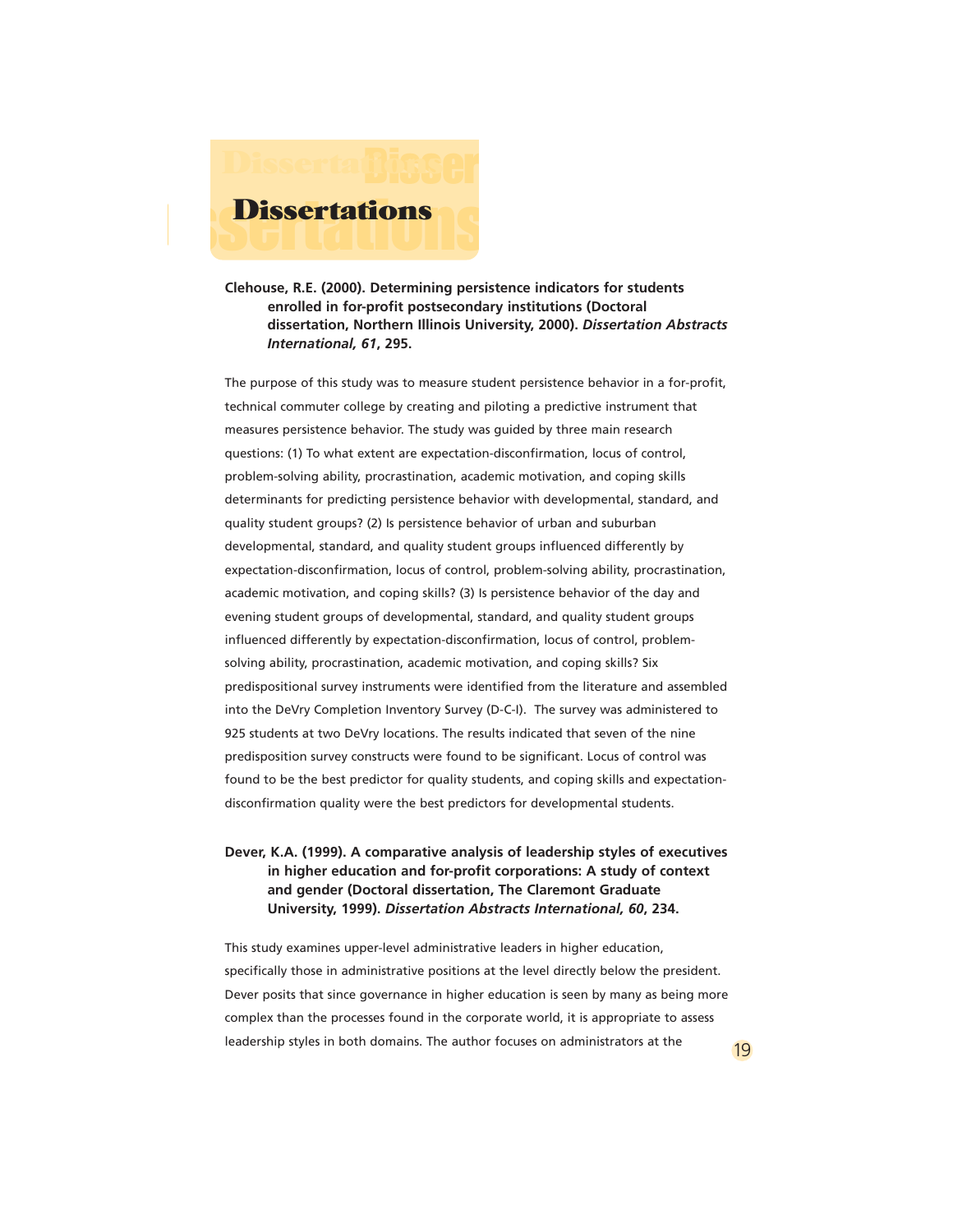University of California and their counterparts at large, for-profit corporations and examines their thought processes and leadership strategies. The use of a self report questionnaire containing 45 Likert-scale items called the Achieving Styles Inventory (ASI-13) is used to assess leadership strategies. Two questions are posed by the author: Given the complexities of the process and personal qualities of its leaders, how do these two groups of leaders get things done regardless of the specific nature of their goals? What implications does this have for leadership theory? Results show that educational leaders display an interdependent style that uses team-oriented strategies, while corporate executives demonstrate more independent, "take-charge" strategies. Theories suggesting gender differences were not supported by the study.

#### **Embree, C.M. (2001). The University of Phoenix: A case study of a for-profit university (Arizona) (Doctoral dissertation, Columbia University Teachers College, 2001).** *Dissertation Abstracts International, 62***, 135.**

This qualitative study examines the University of Phoenix to assess how the institution has responded to what the author refers to as "three paramount tensions facing higher education." The first tension has to do with differences between non-profit and for-profit institutions. The second tension deals with higher education institutions as either wholesale or retail enterprises, and the third is the tension between tenure and non-tenure systems. Through the use of interviews, observations, and record data, Embree looks at the relationship between the University of Phoenix's stated philosophy and its actual application of that philosophy. Interview questions focused on the corporate structure and strategy, the production strategy, and the distribution strategy. The author formulates three implications: if traditional higher education institutions do not examine their missions and strategies for attracting students, some will fail and many more will find that their effectiveness is limited; non-profit institutions ought to examine the University of Phoenix and other for-profit universities to understand how they are gaining a competitive advantage; and faculty domains need to be redefined in this new era of global education and competition.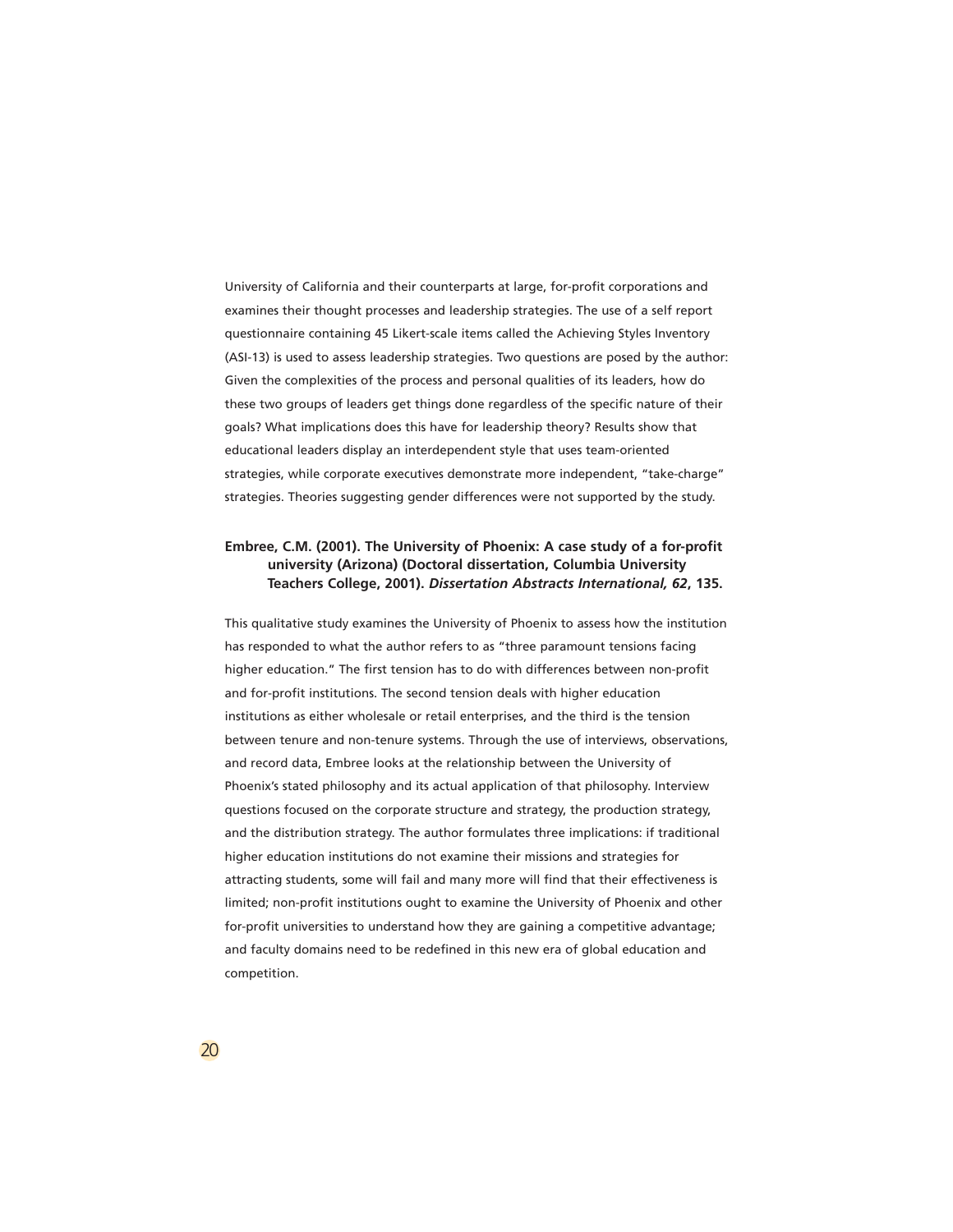#### **Revelle, K.J. (1997). "Cause I been out of school for a while…": A qualitative study of the decision to enroll in proprietary school (Doctoral dissertation, State University of New York at Buffalo, 1997).** *Dissertation Abstracts International***, 58, 280.**

This study considers why individuals decide to attend for-profit institutions and examines whether the decision-making process differs depending on a student's race/ethnicity, gender, age, or characteristics of the chosen school. Findings from the study suggest that participants reached a decision to enroll in a proprietary institution during periods of crisis as a means to remedy that crisis. The author discusses several categories of crises, as described by the study participants. A number of participants remarked that their decision to enroll was due in part to other persons who either suggested and/or supported their decision to enroll in a proprietary institution. In addition, many of the participants described their initial contacts with school personnel as positive. A number of participants had previous negative experience with traditional two- and four-year colleges that left many of them with negative feelings toward those institutions and influenced their decision to attend a for-profit institution. The study's findings suggest that there is little variation in the decision-making processes between various groups of students as defined by race/ethnicity and age. Differences are apparent when comparing school enrollment decisions between men and women.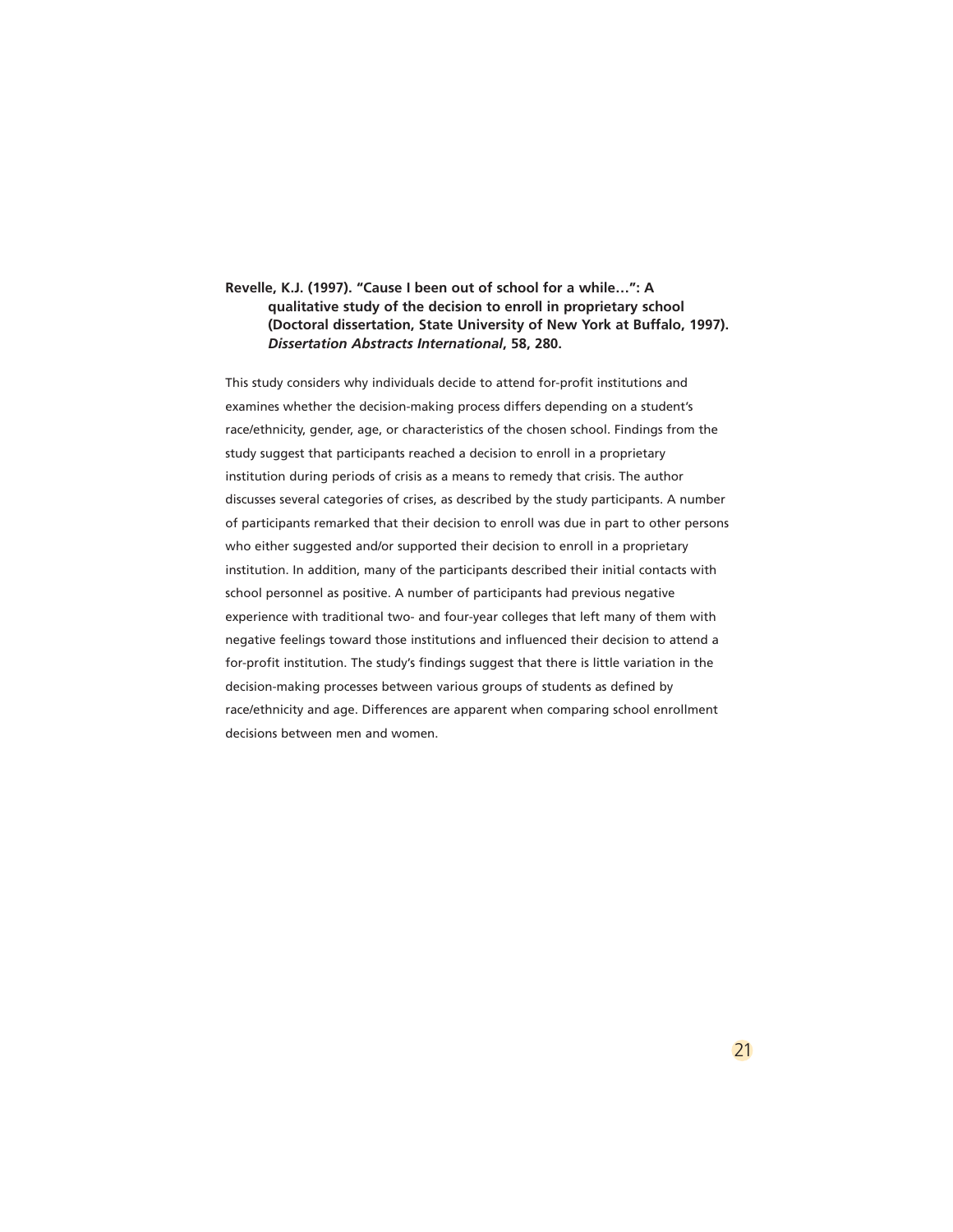22

 $\sim$  Au  $\sim$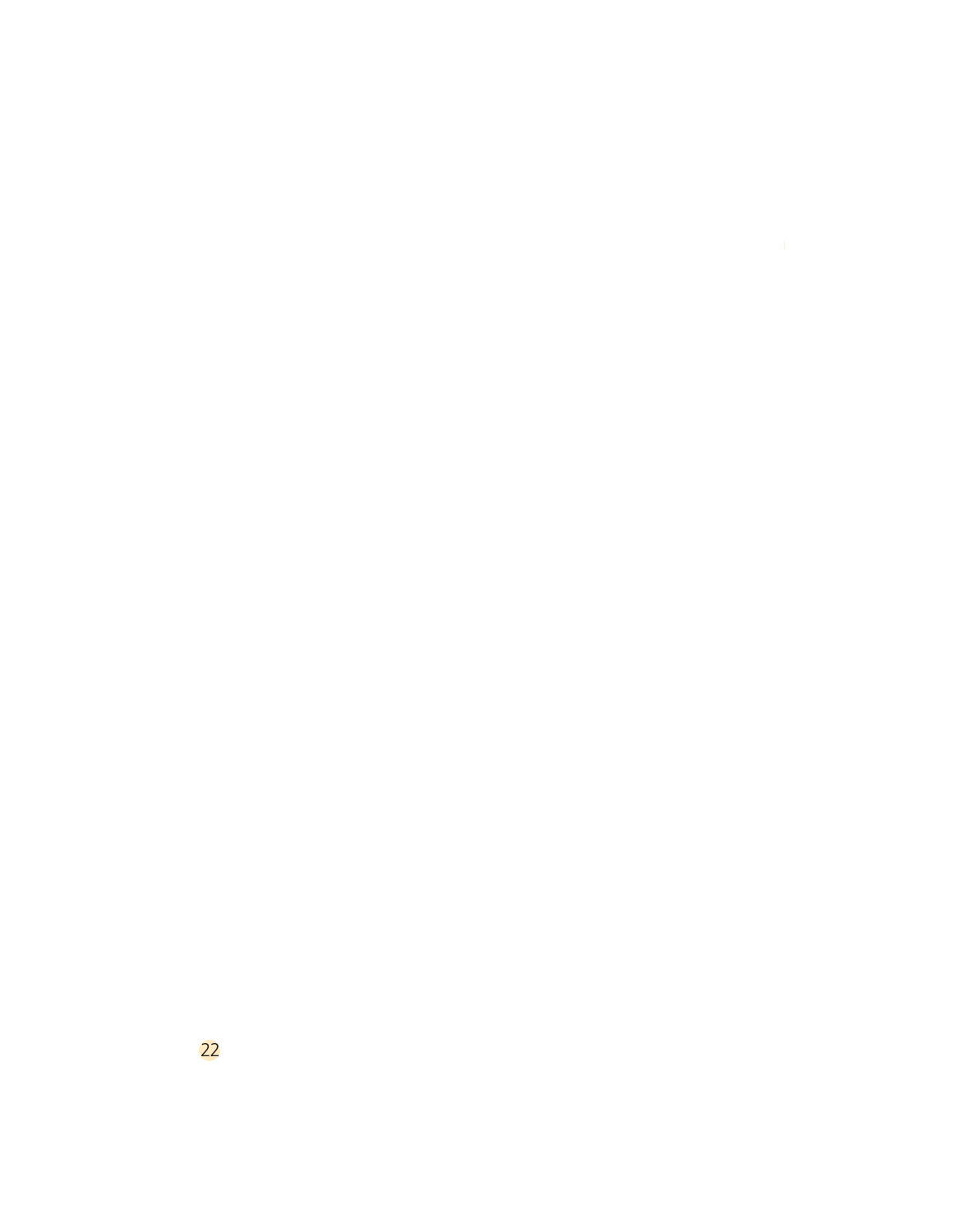

*T*he Center for Higher Education Policy Analysis is an interdisciplinary research center based at the University of Southern California. Our mission is to improve urban higher education, strengthen school-university relationships, and focus on international higher education, emphasizing Latin America and the Pacific Rim. Our projects focus exclusively on policy oriented studies pertaining to the improvement of postsecondary education. In addition to the work that has been outlined here, we are currently involved in studies pertaining to shared governance in higher education, increasing the diversity of the faculty, and a research-based project that will provide ways to improve the transfer rates of urban community college students to four-year universities. In June 2001, we signed a Memorandum of Understanding with the Center for the Study of Higher Education at the University of Melbourne to enhance our capability in conducting comparative higher education research. Over the past decade, we have received funding from, among others, the Ford Foundation, the Pew Charitable Trusts, Atlantic Philanthropies, the James Irvine Foundation, the U.S. Department of Education, the William and Flora Hewlett Foundation, the J. Paul Getty Trust, and the Haynes Foundation.

William G. Tierney Director & Wilbur-Kieffer Professor of Higher Education

Linda Serra Hagedorn Associate Director & Associate Professor Program Chair Community, College Leadership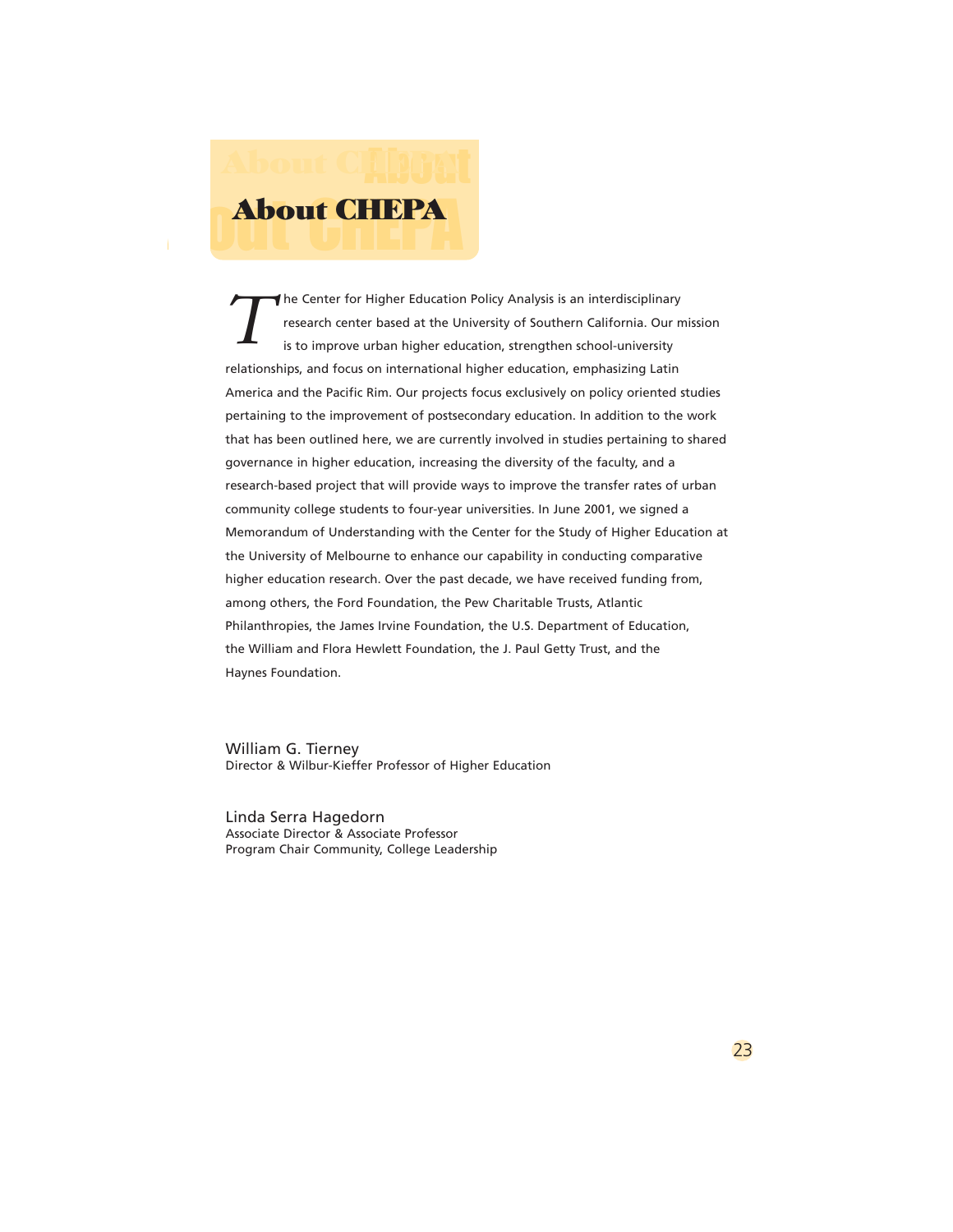$\mathcal{L}_{\mathcal{A}}$